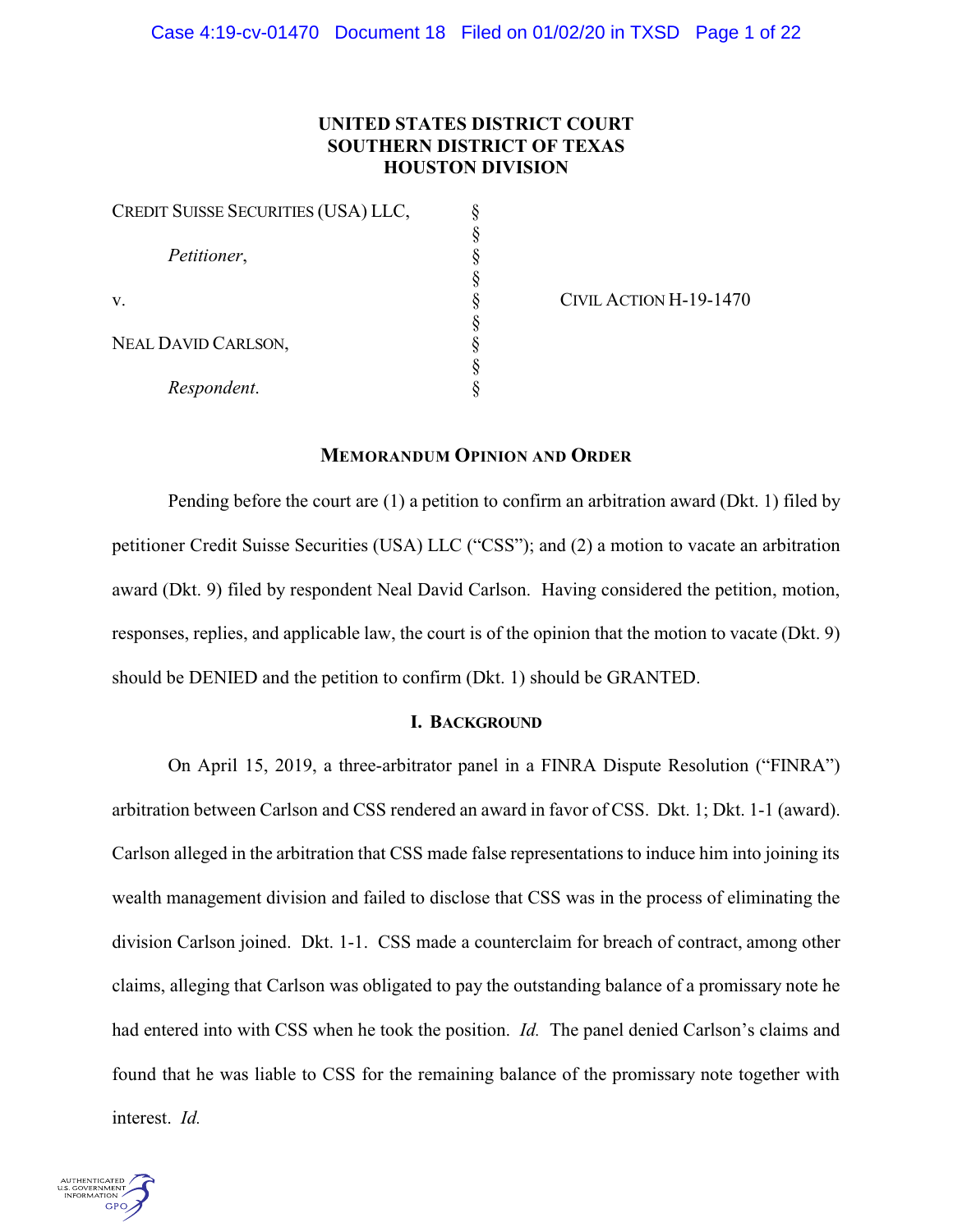#### Case 4:19-cv-01470 Document 18 Filed on 01/02/20 in TXSD Page 2 of 22

The presiding chairperson in the FINRA arbitration was Brian James Tagtmeier. *Id.* Tagtmeier had represented to the parties that he had no professional relationships with any of the parties, counsel, or arbitrators, "no matter how remote."<sup>1</sup> Dkt. 15; Dkt. 13-20 (oath of arbitrator). It appears that this was true at the time the arbitration was filed and Tagtmeier was selected in March of 2017. *See* Dkt. 14-2. However, the arbitration did not occur until March of 2019. *See id.* On December 17, 2018, Tagtmeier filed a notice of appearance in a case captioned *Hestia Complete Home Services d/b/a Hestia Home Services v. Daniel Bonville and Christine Parisien*. Dkt.3-4. Tagtmeier's appearance was on behalf of the plaintiff, Hestia Home Services. *Id.* The defendants, Bonville and Parisien, were represented byCourtney E. Palm of Hoover Slovacek, LLP. *See id.* On December 31, 2018, Carlson's team electronically filed a notice with the FINRA<sup>2</sup> arbitration panel that they were changing firms and that Hoover Slovacek, LLP would now be representing Carlson. Dkt. 13-19 (Meyer Aff.). Three days later, on January 3, 2019, Tagtmeier filed a motion to reconsider in *Hestia* in which he requests that the court vacate an order granting summary judgment in Hoover Slovacek's client's favor. Dkt. 13-5. On February 27, 2019, Tagtmeier was listed as counsel for the plaintiff in an agreed motion for continuance (signed by another attorney) that was filed in *Hestia*, which represented his agreement with opposing counsel at Hoover Slovacek, and he also signed several orders to appear in the arbitration that had been requested by Hoover Slovacek attorneys. Dkts. 13-7, 13-8. When the arbitration began on March 4, 2019, Tagtmeier announced he had no new disclosures. Dkt. 13-19. The *Hestia* case was still ongoing. *Id.*

<sup>&</sup>lt;sup>1</sup> The first item on the checklist Tagtmeier completed personal indicates that he did not have any "professional, social, or other relationships or interactions with counsel for any of the parties in this arbitration *or their law firms*." Dkt. 13-20 at 4 (emphasis added).

<sup>2</sup> FINRA stands for Financial Industry Regulatory Authority. *See* Dkt. 13-16.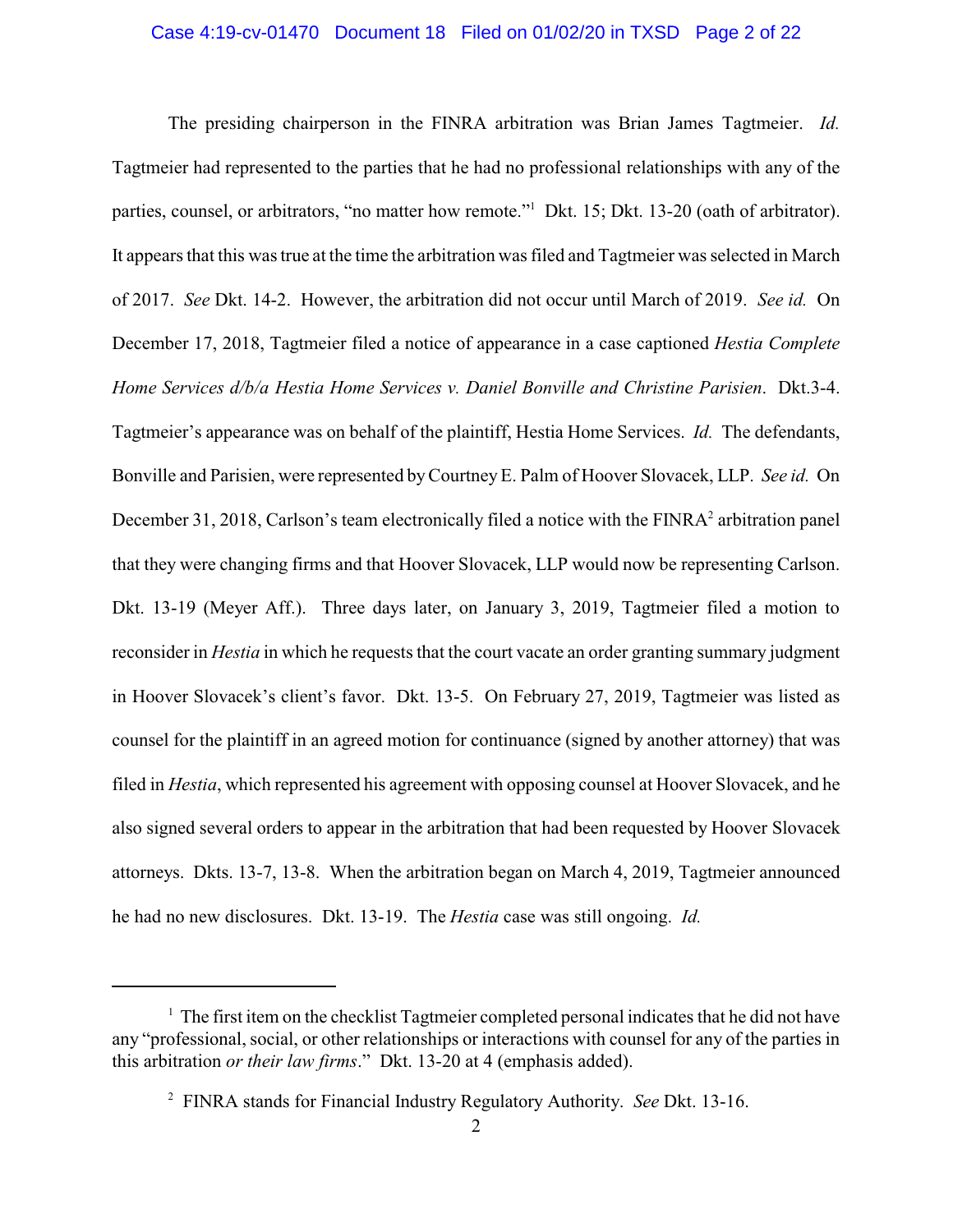#### Case 4:19-cv-01470 Document 18 Filed on 01/02/20 in TXSD Page 3 of 22

Carlson argues that the court should vacate the arbitration award because Tagtmeier failed to disclose his ongoing representation of an adversaryto an client of Carlson's counsel's firm, which Carlson contends is ground for vacatur under the Federal Arbitration Act ("FAA"). Dkt. 13. He additionally argues that some of Tagtmeier's evidentiary rulings are evidence of his partiality and that they are also independent grounds for vacatur. *Id.*

CSS argues that the court should confirm the award, as the parties agreed to final and binding arbitration and Carlson cannot meet the heavy burden of satisfying the extraordinarily narrow statutory grounds necessary for vacatur. Dkt. 14. CSS asserts that Carlson's evidence of partiality is remote, uncertain, or speculative and fails to show clearly evident bias. *Id.* CSS further argues that none of Carlson's evidentiary arguments exhibits misconduct by Tagtmeier or the panel. *Id.*

# **II. LEGAL STANDARD**

The FAA reflects "a liberal federal policy favoring arbitration . . . and the fundamental principle that arbitration is a matter of contract. *AT&T Mobility v. Concepcion*, 563 U.S. 333, 339, 131 S. Ct. 1740 (2011). If a party seeks confirmation of an arbitration award within one year of it being awarded, "the court must grant such an order unless the award is vacated, modified, or corrected as prescribed in sections 10 and 11 of [the FAA]." 9 U.S.C. § 9. Carlson requests vacatur under subsections  $10(a)(2)$  and  $10(a)(3)$ . Subsection  $10(a)(2)$  permits vacatur "where there is evident partiality or corruption in the arbitrators, or either of them," and subsection  $10(a)(3)$  permits vacatur "where the arbitrators were guilty of misconduct in refusing to postpone the hearing, upon sufficient cause shown, or in refusing to hear evidence pertinent and material to the controversy; or any other misbehavior by which the rights of any party have been prejudiced." 9 U.S.C.  $\S$  10(a)(2)–(3).

The Fifth Circuit, in considering the statutory language of subsection  $10(a)(2)$ , noted that it "seems to require upholding arbitral awards unless bias was clearly evident in the decisionmakers."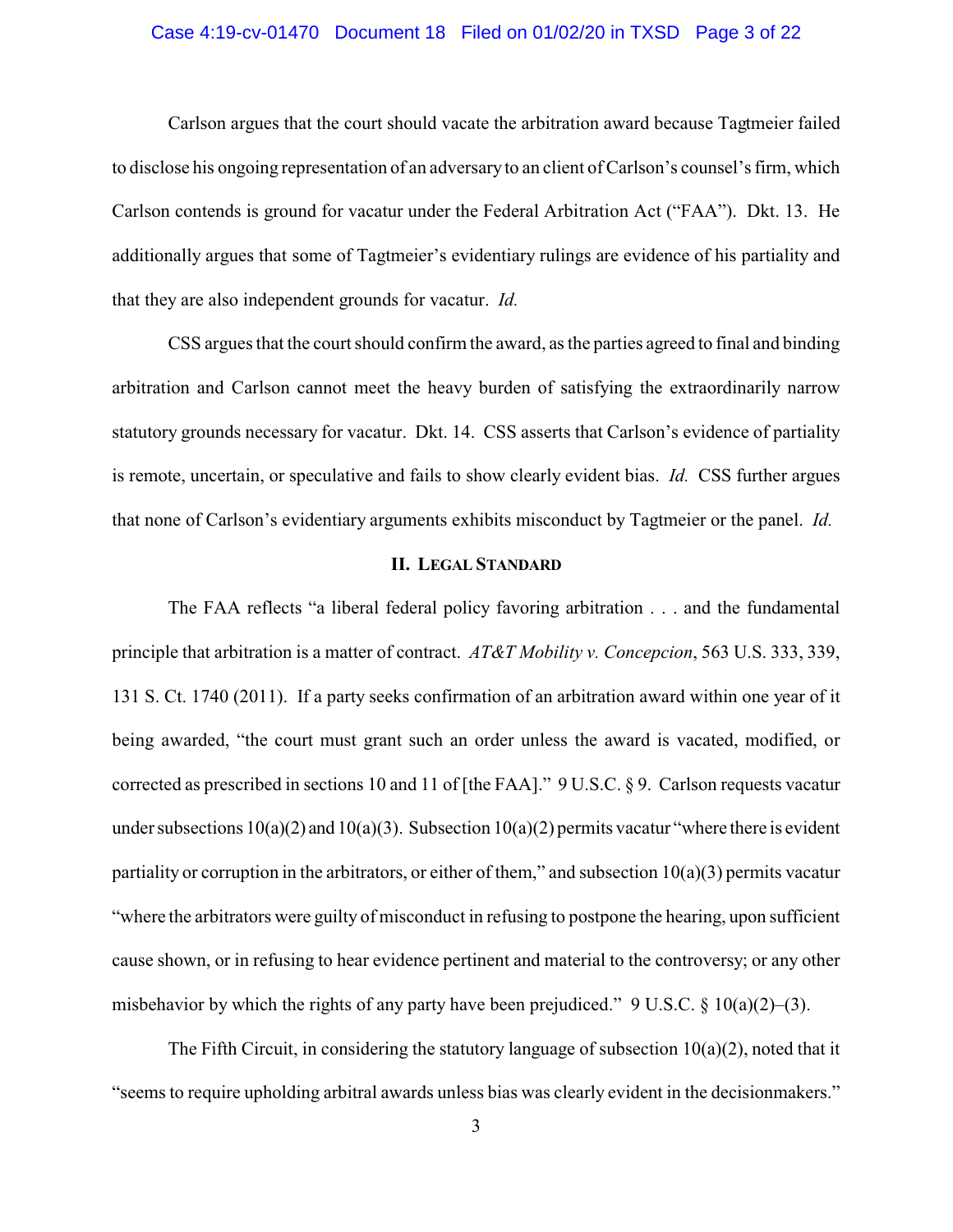# Case 4:19-cv-01470 Document 18 Filed on 01/02/20 in TXSD Page 4 of 22

*Positive Software Sols., Inc. v. New Century Mortg. Corp.*, 476 F.3d 278, 281 (5th Cir. 2007). After considering the terms of the subsection and relevant U.S. Supreme Court caselaw, the Fifth Circuit determined that "nondisclosure alone does not require vacatur of an arbitral award for evident partiality"; instead, the "arbitrator's failure to disclose must involve a significant compromising connection to the parties." *Id.* at 282–83. The "award may not be vacated because of a trivial or insubstantial prior relationship between the arbitrator and the parties to the proceeding." *Id.* at 283. The court concluded that neither the FAA nor the U.S. Supreme Court "countenances vacatur of FAA arbitral awards for nondisclosure by an arbitrator unless it creates a concrete, not speculative impression of bias." *Id.* at 286.

The arguments Carlson makes under subsection  $10(a)(3)$  relate to alleged failure by the arbitrators to hear pertinent evidence or other misbehavior. In analyzing these claims, the court must be mindful that "arbitration resolves disputes without confinement to many of the procedural and evidentiary strictures that protect the integrity of formal trials." *Forsythe Int'l, S.A. v. Gibbs Oil Co. of Tex.*, 915 F.2d 1017, 1022 (5th Cir. 1990). While an arbitration panel is not required to hear all evidence offered, it "'must give each of the parties to the dispute an adequate opportunity to present its evidence and arguments.'" *Id.* at 1023 (quoting *Hoteles Condado Beach v. Union de Tronquistas Local 901*, 763 F.2d 34, 39 (1st Cir. 1985)). However, arbitrators "'need not follow all the niceties observed by the federal courts'"; they simply must "'grant the parties a fundamentally fair hearing.'" *Totem Marine Tug &Barge, Inc. v. N. Am. Towing, Inc.*, 607 F.2d 649, 651 (5th Cir. 1979) (quoting *Bell Aerospace Co. v. Div. of Textron, Inc. v. Local 516, UAW*, 500 F.2d 921, 923 (2d Cir. 1974)); *see also Laws v. Morgan Stanley Dean Witter*, 452 F.3d 398, 399 (5th Cir. 2006) ("'To constitute misconduct requiring vacatur of an award, an error in the arbitrator's determination must be one that is not simply an error of law, but which so affects the rights of a party that it may be said that he was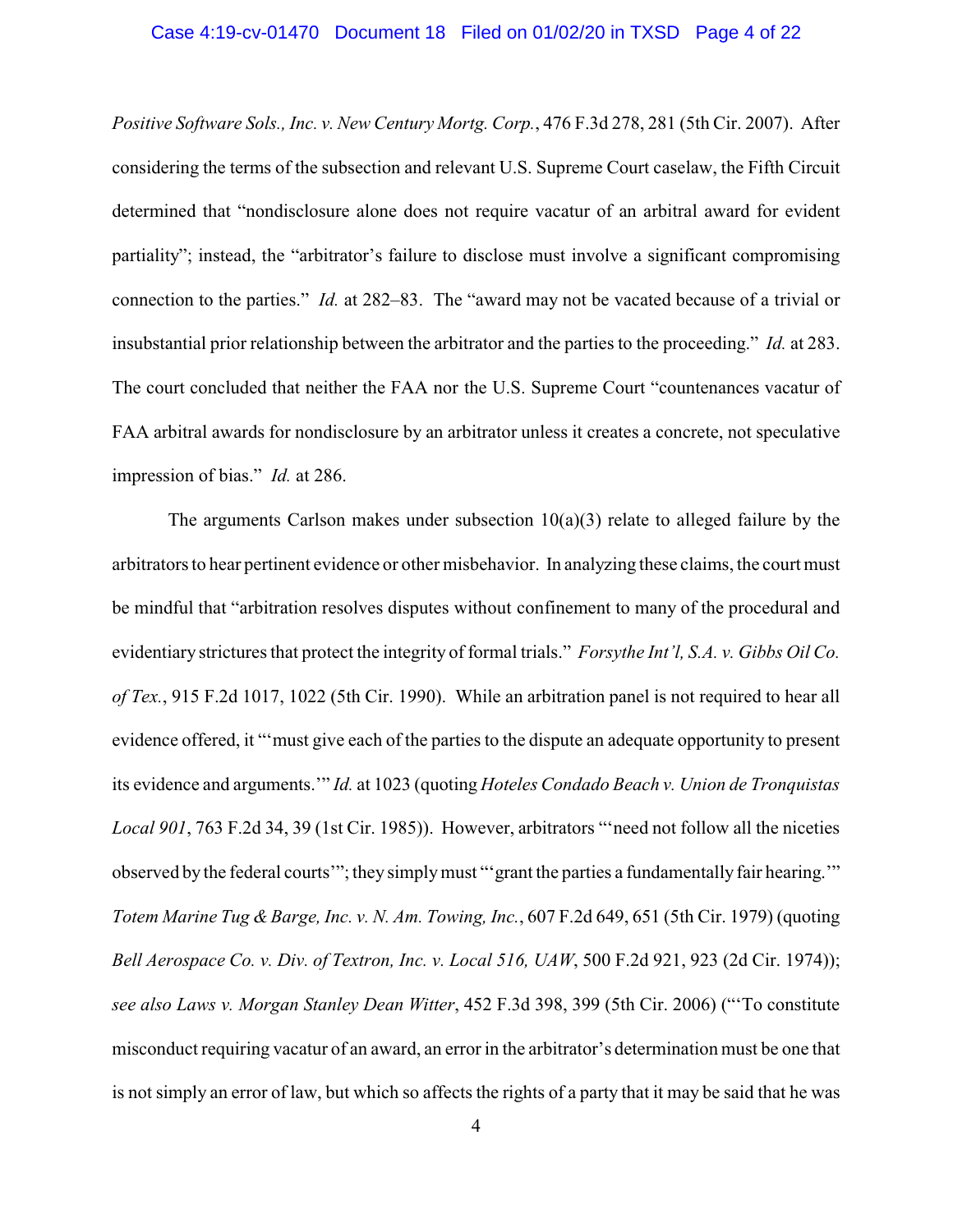deprived of a fair hearing.'" (quoting *El Dorado Sch. Dist. No. 15 v. Cont'l Cas. Co.*, 247 F.3d 843, 848 (8th Cir. 2001))). "Arbitrators have broad discretion to make evidentiary decisions." *Int'l Chem. Workers Union v. Columbian Chems. Co.*, 331 F.3d 491, 497 (5th Cir. 2003).

## **III. ANALYSIS**

#### **A. Subsection 10(a)(2) - Evident Partiality**

Carlson's arguments primarilycenter around his allegations of evident partiality, so the court will begin its analysis there. The court must determine in accordance with *Positive Software Solutions* whether the undisclosed connection was "a significant compromising connection to the parties" that created a "concrete, not speculative impression of bias" or if it was "a trivial or insubstantial prior relationship." It is clear that unlike the relationship in *Positive Software Solutions*, this relationship was not a *prior* relationship. The arbitrator had a professional relationship as an adversary with the firm representing one of the parties while the arbitration was ongoing. The court, however, must determine whether the relationship otherwise meets the *Positive Software Solutions* standard by determining if it was significant and created a concrete impression of bias.

Carlson, relying on Texas state caselaw, including*Burlington Northern Railroad Co. v. Tuco Inc.*, 960 S.W.2d 629 (Tex. 1997), and on the U.S. Supreme Court case, *Commonwealth Coatings Corp. v. Continental Casualty Co.*, argues that the court need only determine if there was a "reasonable impression of bias." Dkt. 17. However, in *Positive Software Solutions*, the Fifth Circuit, in an *en banc* opinion, determined that the "reasonable impression of bias" standard in *Commonwealth Coatings* must be read "holistically" and "interpreted practically rather than with utmost rigor" as a majority of the *Commonwealth Coatings* Court did not endorse the "appearance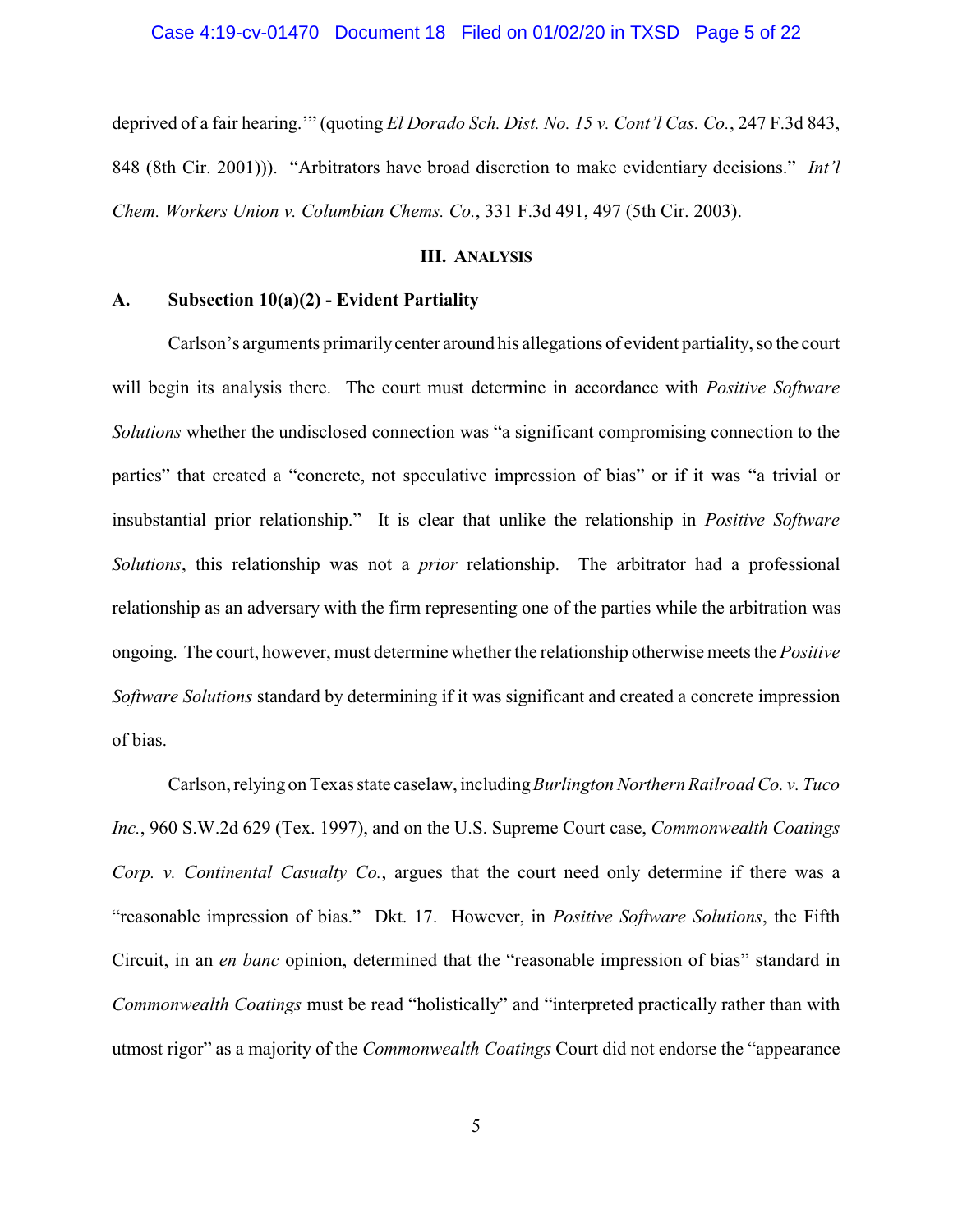#### Case 4:19-cv-01470 Document 18 Filed on 01/02/20 in TXSD Page 6 of 22

of bias" standard that was set forth in the plurality opinion.<sup>3</sup> *Positive Software Sols.*, 476 F.3d at 282–83 (relying on reasoning in cases from the Sixth, Fourth, Second, Seventh, Tenth, and Eleventh Circuits). The Fifth Circuit's practical and holistic interpretation requires a showing of "a significant compromising connection" and "a concrete, not speculative impression of bias" in a failure to disclose case. *Id.* at 283, 286.

CSS thus attempts to minimize Tagtmeier's connection to the parties, noting that Tagtmeier "briefly represented a party in a Texas state court action, where the attorney for the adverse party in that action happened to be a partner at the law firm that Carlson's counsel joined two months prior to the arbitration hearings." Dkt. 14 at 7. It also points out that for the first twenty-two months of the proceedings, there was "no conflict whatsoever," as Carlson's counsel was at a different firm. *Id.* at 8. CSS contends that there is no reason to believe that Tagtmeier even saw and registered in his mind that Carlson's counsel had changed firms and that counsel was now at his opposing counsel's firm in the *Hestia* lawsuit or even that he had an obligation to disclose "such a tenuous circumstance." *Id.* at 9–10. CSS deems the connection with Carlson's counsel's new firm to be an "insubstantial connection from which to infer partiality." *Id.* It points out that in *Positive Software Solutions* the Fifth Circuit clearly stated that the standard is not the mere appearance of bias and

<sup>&</sup>lt;sup>3</sup> Judge Reavley, joined by Judge Wiener, Garza, Benavides, and Stewart, dissented, stating that the Fifth Circuit "may not overrule a decision of the Supreme Court"—*Commonwealth Coatings*, which Judge Reavley interpreted as requiring disclosure if there are "dealings that might create only an impression of possible bias." 476 F.3d at 287 (Reavley, J., dissenting). He noted that *Commonwealth Coatings* had "not been well received by some of the circuit courts" and that the majority's holding "might be on a bit firmer ground . . .[i]f circuit courts could overrule the Supreme Court." *Id.* Judge Reavley disagreed with those courts that treated *Commonwealth Coatings* as a pluralityor plurality-plus opinion because he believed that the concurrence was not inconsistent with the majority opinion. *Id.* at 288. This court, or course, cannot overrule a Fifth Circuit opinion and must follow the majority's interpretation of *Commonweath Coatings*. Thus, to the extent the Texas caselaw and language from *Commonwealth Coatings* relied upon by Carlson runs contrary to the *Positive Software Solutions* majority's interpretation of the Supreme Court's holding, it is inapposite.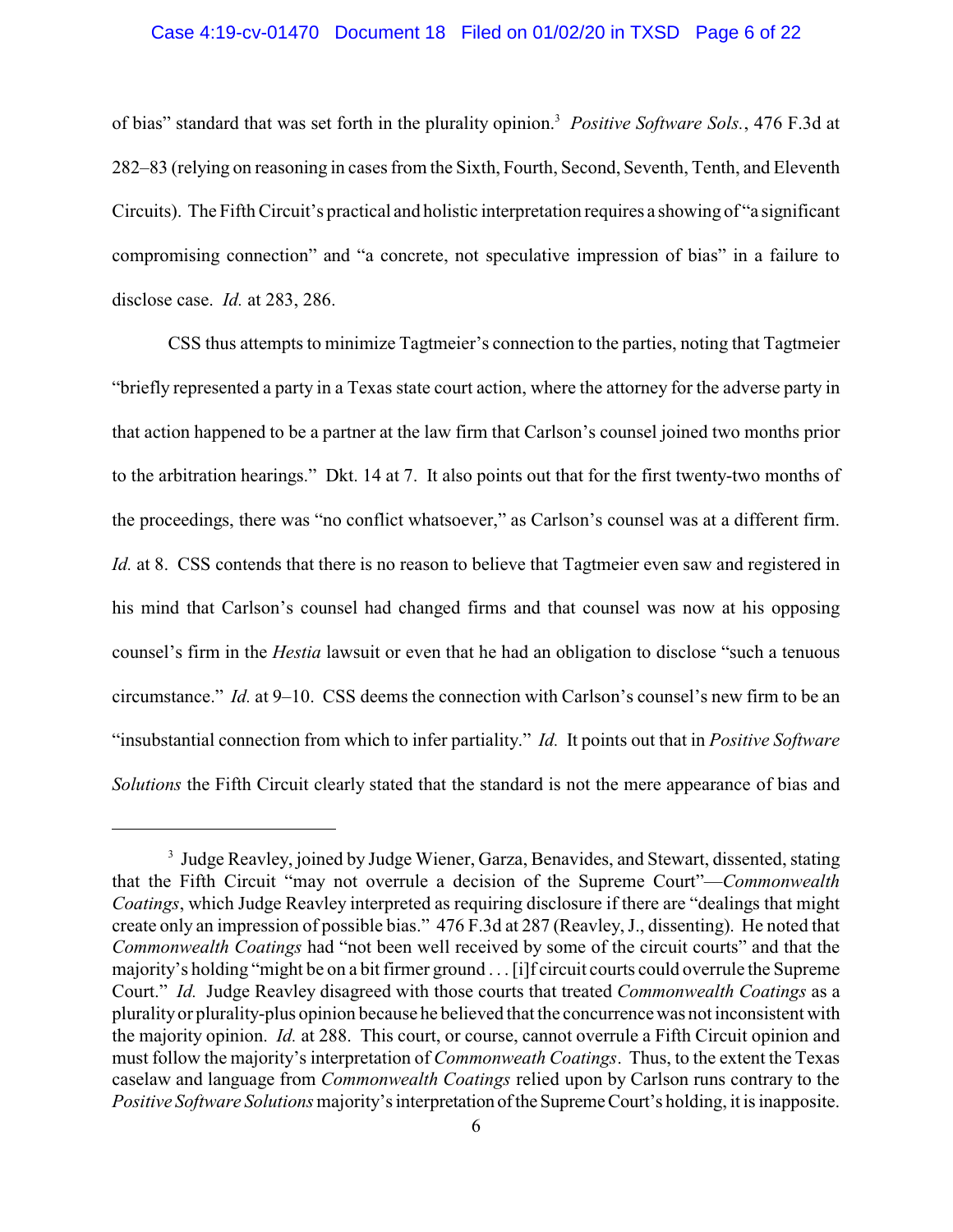## Case 4:19-cv-01470 Document 18 Filed on 01/02/20 in TXSD Page 7 of 22

argues that Carlson must produce "'"specific facts that indicate improper motives on the part of the arbitrator."'" *Id.* at 8 (quoting *Vantage Deep Water Co. v. Petrobras Am. Inc.*, No 4:18-CV-02246, 2019 WL 2161037, at \*4 (S.D. Tex. May 17, 2019) (Bennett, J.) (quoting *Thomas Kinkade Co. v. White*, 711 F.3d 719, 724 (6th Cir. 2013)).

The Fifth Circuit has required, post-*Positive Software Solutions*, that the party requesting vacatur "'must produce specific facts from which a reasonable person would have to conclude that the arbitrator was partial to'" the other party. *Cooper v. WestEnd Capital Mgmt., L.L.C.*, 832 F.3d 534, 545 (5th Cir. 2016) (quoting *Householder Grp. v. Caughran*, 354 F. App'x 848, 852 (5th Cir. 2009)). It also requires the alleged partiality be "'direct, definite, and capable of demonstration rather than remote, uncertain, or speculative.'" *Id.*(quoting *Householder Grp.*, 354 F. App'x at 852).

Here, Carlson arguably has shown that the undisclosed and ongoing relationship with Carlson's counsel's new firm creates an appearance of bias, which would be sufficient to vacate the award under the *dissent* in *Positive Solutions* or under the Texas cases cited by Carlson, but it is not sufficient to show that a reasonable person "would *have to conclude* that the arbitrator was partial." *Cooper*, 832 F.3d at 545. The facts that Carlson contend support a finding of evident partiality are (1) Tagtmeier was representing a client in the *Hestia* lawsuit who sought to recover at least \$25,000; (2) the adverse party in the *Hestia* lawsuit—represented by Carlson's counsel's firm, Hoover Slovacek—sought at least \$25,000 in fees and anticipated an additional \$50,000 in fees if it proceeded to trial and \$20,000 for an appeal; (3) Tagtmeier wrote a motion to reconsider an order granting partial summary judgment in *Hestia* on January 3, 2019, which was three days after Carlson's counsel told the arbitration panel they had joined Hoover Slovacek; (4) Tagtmeier signed several orders in the arbitration on February 27, 2019 that had been requested by Hoover Slovacek; (5) on the same day, an agreed motion for continuance bearing Tagtmeier's signature block and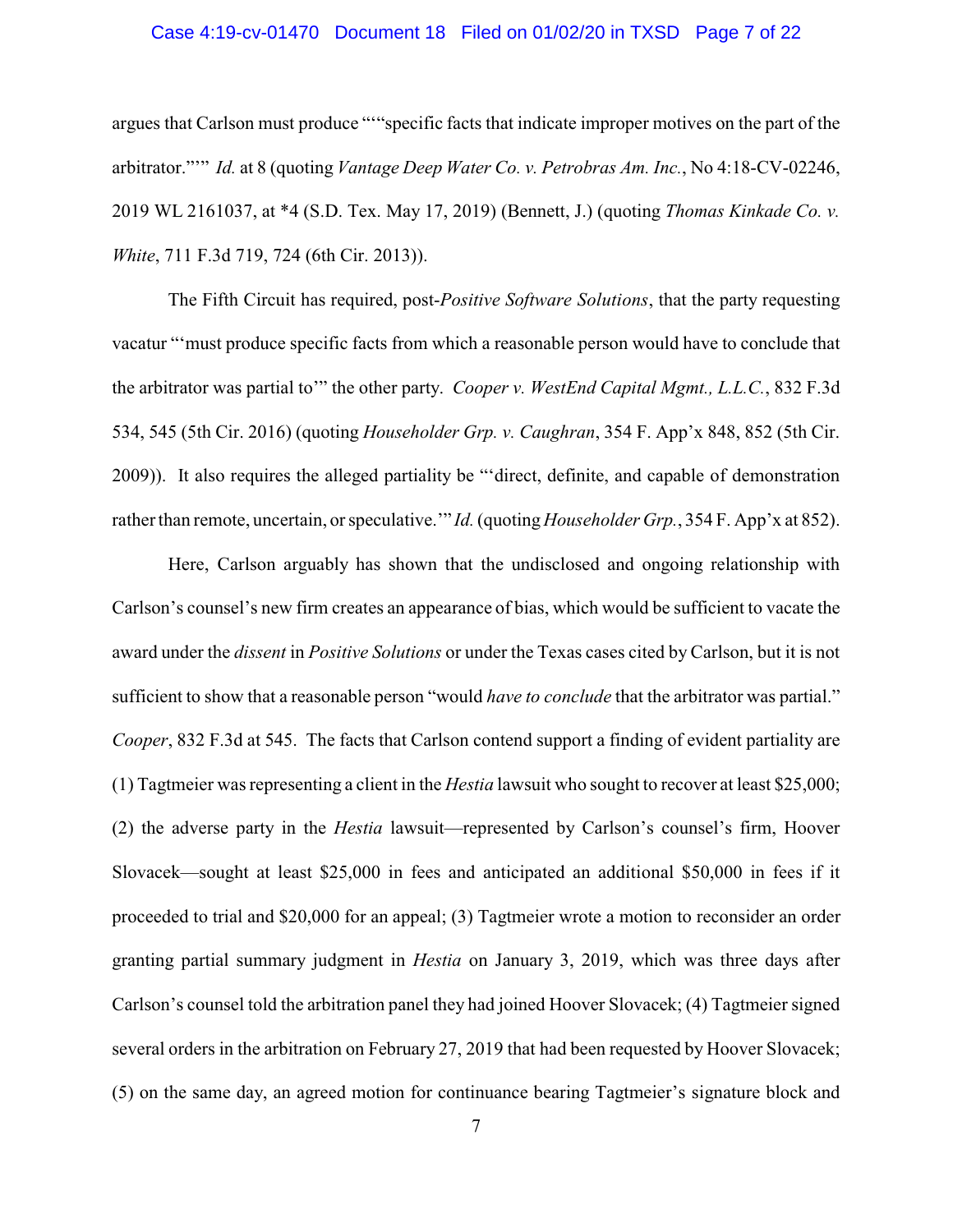#### Case 4:19-cv-01470 Document 18 Filed on 01/02/20 in TXSD Page 8 of 22

signed by a Hoover Slovacek attorney was filed in *Hestia*; and (6) Carlson's legal team made an argument regarding the Sherman Antitrust Act during the arbitration hearing, and Tagtmeier's opposing counsel in *Hestia* primarily practices antitrust and employment law, which could have led Tagtmeier to conclude that his opposing counsel developed this theory for the arbitration even though she was not listed counsel. Dkt. 13. Carlson further contends that Tagtmeier's adverse evidentiary rulings demonstrate evident partiality, including (1) the denial of Carlson's motion to compel material discovery; (2) the refusal to permit Carlson's experts to testify that the alleged promissory note was not a loan and confining their testimony to tax treatment of the funds; and (3) the refusal to permit CSS's Vice President of Human Resources ("HRVP") to testify about a Department of Justice publication ("DOJ Publication") directed at human resources professionals. *Id.*

CSS argues that Carlson's allegations of partiality are remote and speculative and that the facts Carlson outlines as supporting improper motives do not meet the *Positive Software Solutions* standard. Dkt. 14. CSS agrees that Tagtmeier filed a notice of appearance in the *Hestia* matter on December 17, 2018, which was before the arbitration hearing, and that the lawyer for the defendants in that matter, Courtney Palm, worked for Hoover Slovacek. *Id.* It concedes that Tagtmeier filed a motion for reconsideration or new trial in *Hestia* three days after Carlson's counsel filed a notice of substitution indicating that they were now with the Hoover Slovacek firm, but CSS argues that these facts do not provide reason to conclude that Tagtmeier even saw and registered that Carlson's counsel had changed firms, made the connection it was the same firm as his adversary in *Hestia*, or, even if he did, thought that such a "tenuous circumstance" obligated him to disclose the connection. *Id.* It also points out that Tagtmeier was only brought into the *Hestia* matter on December 17, so there is no reason to speculate that he harbored ill will or enmity towards opposing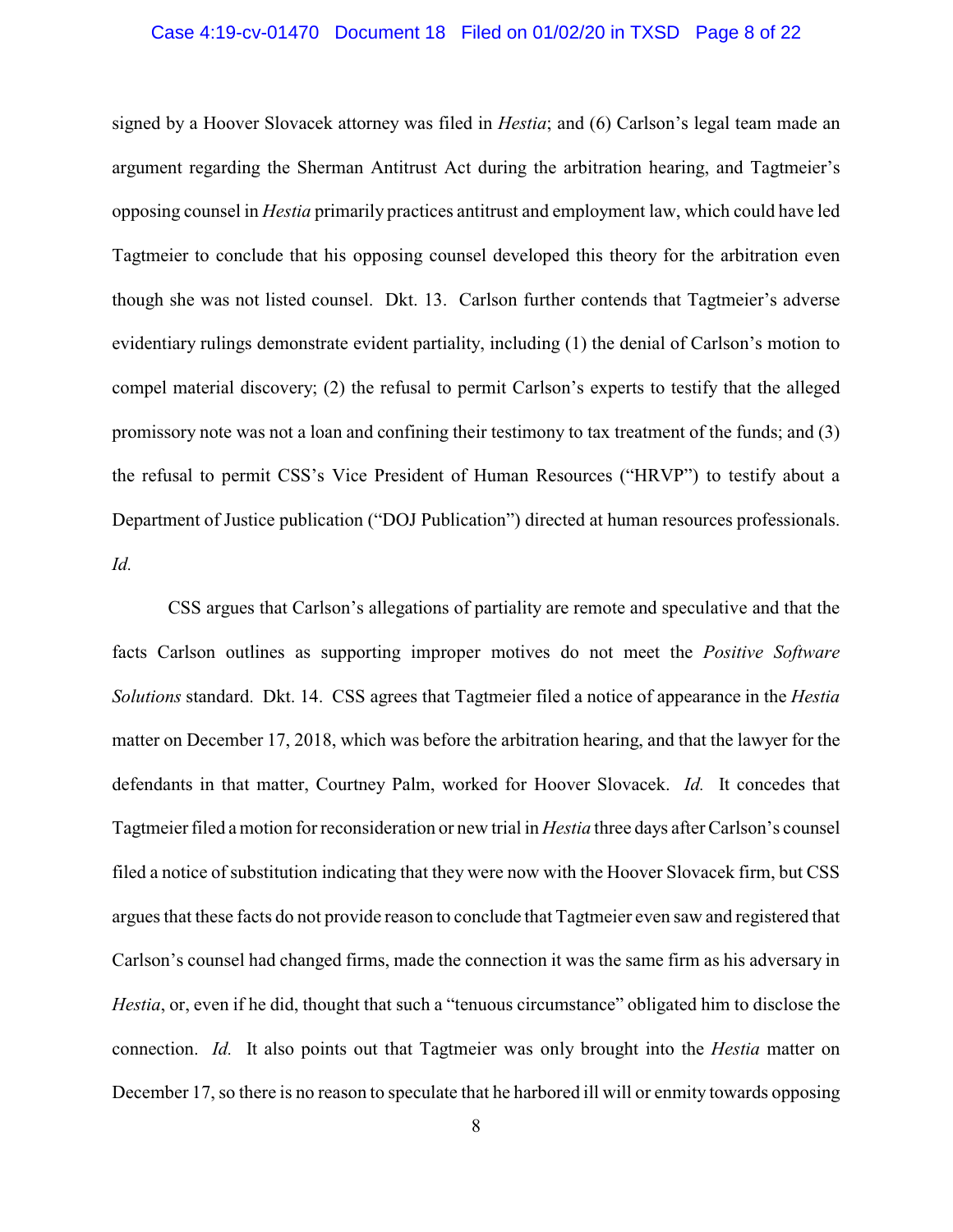# Case 4:19-cv-01470 Document 18 Filed on 01/02/20 in TXSD Page 9 of 22

counsel in the *Hestia* case. *Id.* As far as the motion for continuance being filed on the same day that Tagtmeier signed some orders in the arbitration, CSS argues that the motion was filed by opposing counsel in *Hestia* and signed by Tagtmeier's co-counsel, not Tagtmeier, and there is "no reason to speculate that Tagtmeier at that point even pieced together in his mind that his opposing counsel in *Hestia* was at the same firm as Carlson's counsel. *Id.* CSS asserts that the speculation that Tagtmeier may have thought his opposing counsel in *Hestia* came up with the Sherman Antitrust argument is "preposterous." *Id.* CSS points out that Tagtmeier is an experienced arbitrator and that his disclosures were extensive. *Id.* It argues that Tagtmeier was diligent and updated his disclosures at least four times while the arbitration was pending. *Id.* Finally, CSS asserts that the arbitration panel was composed of *three* members and issued an *unanimous* award, so the result of the arbitration would not have changed even if Tagtmeier were biased against Carlson's counsel. *Id.*

The court finds that the answer to each of these issues lies somewhere in the middle, but, regardless, Carlson has not met the stringent burden required to overturn an arbitration award for evident partiality. The court cannot conclude that a reasonable person would *have to* conclude that the arbitration panel was partial. While a reasonable person *could* conclude that Tagtmeier was partial and that he somehow influenced the other two arbitrators, a reasonable person could also conclude that the fact that his adversaryin a lawsuit that Tagtmeier had recently been pulled into was at the same firm that Carlson's counsel had recently joined is inconsequential, and the fact that the award was unanimous from all three arbitrators supports the opposite conclusion. The adverse evidentiary rulings do provide some minimal additional support for Carlson's theory, but they are not clear cut errors that are sufficient to demonstrate bias. The court does find the nondisclosure troubling and believes that it presents an appearance of bias, but the standard for overturning an arbitral award for evident partiality is more stringent than appearance of bias, and Carlson does not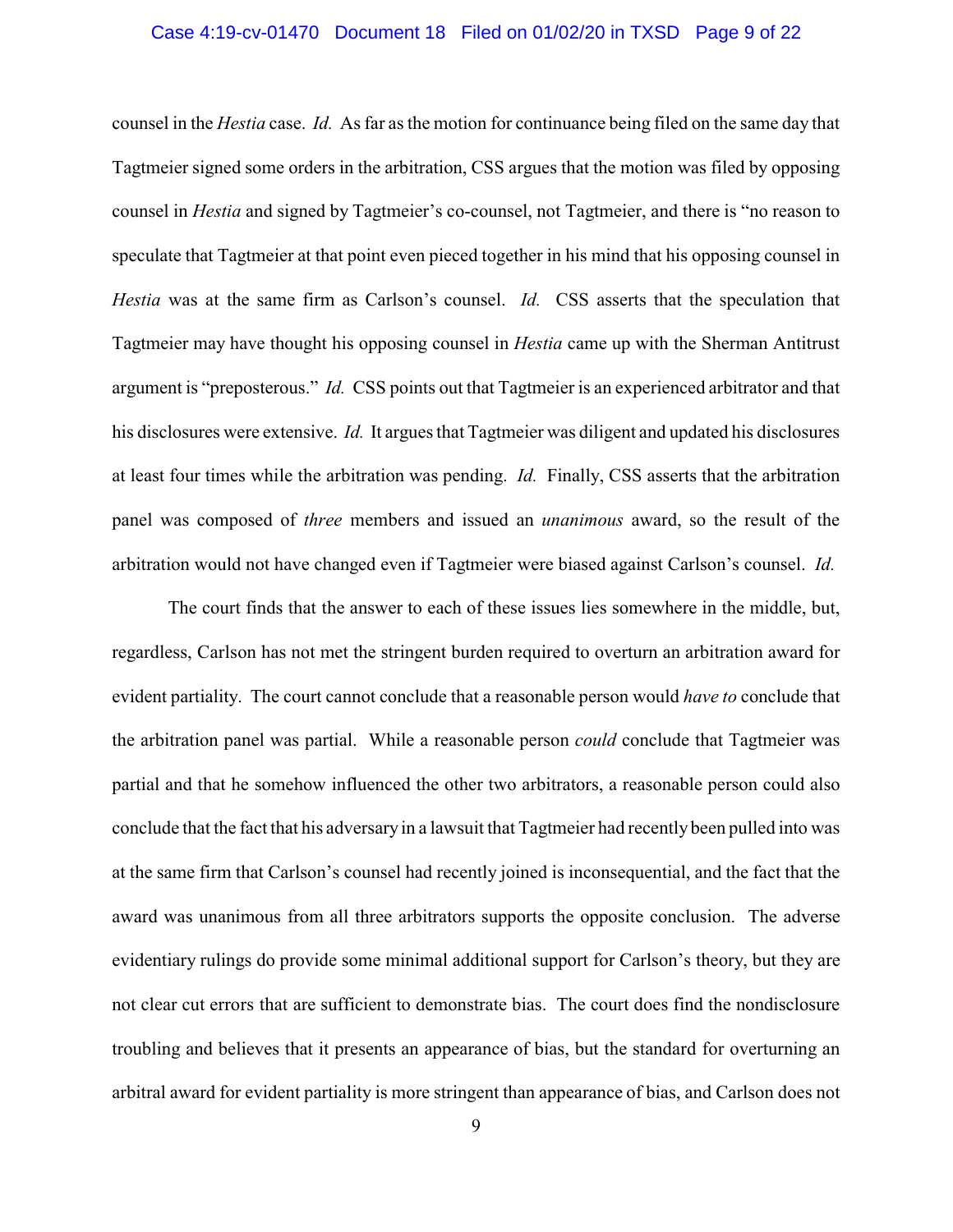#### Case 4:19-cv-01470 Document 18 Filed on 01/02/20 in TXSD Page 10 of 22

meet his burden of a "concrete, not speculative impression of bias" under *Positive Solutions* and its progeny. The motion to vacate, as it relates to the argument of evident partiality on the part of Tagtmeier, is therefore DENIED.

## **B. Subsection 10(a)(3) - Failure to Hear Pertinent Evidence**

The court must now turn to the argument that the court should vacate the award under subsection 10(a)(3). The court must determine whether Carlson had a fundamentally fair hearing, keeping in mind the arbitration panel's broad discretion in evidentiary matters. Carlson argues that the award should be vacated under subsection  $10(a)(3)$  because (1) Tagtmeier denied Carlson's motion to compel discovery of documents regarding CSS's plans to close, sell, or transfer the private banking business in the United States, which allowed damaging testimony to be presented with no opportunity for rebuttal or impeachment; (2) Tagtmeier refused to consider expert testimony regarding the promissory note actually being compensation and instead confined Carlson's experts to discussing tax treatment of the promissory note; and (3) Tagtmeier did not allow Carlson to question CSS's HRVP about CSS's alleged violation of the Sherman Antitrust Act and FINRA Rule 2010. Dkt. 13. The court will consider each of these arguments in turn.

#### **1. Denial of Motion to Compel**

Carlson contends that his ability to fully present his claim of fraudulent inducement was "crippled" when Tagtmeier denied his request to compel the production of material evidence. Dkt. 13. Namely, Carlson sought to compel production of documents relating to plans to close, sell, or transfer the CSS banking business in the United States, which Carlson contends he needed to prove that CSS fraudulently induced him to leave his former firm even though CSS knew it was going to close the division he was being induced to join. *Id.* Carlson contends that because Tagtmeier denied the motion to compel, the only evidence he could rely on for this fraudulent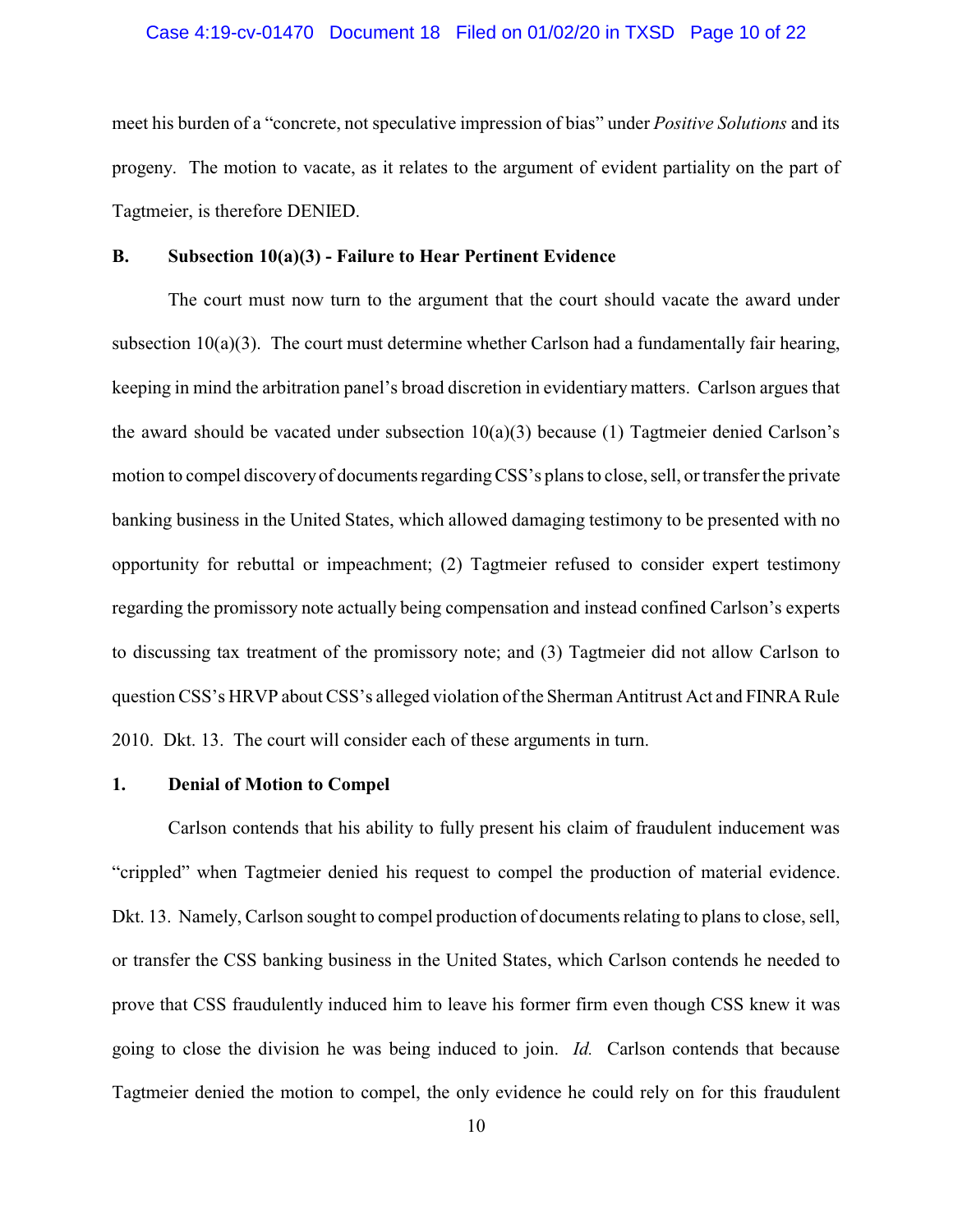#### Case 4:19-cv-01470 Document 18 Filed on 01/02/20 in TXSD Page 11 of 22

inducement theory was a Reuters article from January 2014 that claimed CSS had given the U.S. private wealth business eighteen months to turn around and spare the "'death sentence.'" *Id.*(quoting Dkt. 13, Ex. 11 at Carlson1117). This article was somewhat probative of the theory that CSS planned to close the private wealth management group when it hired Carlson in March 2014, but its evidentiary value was diminished when the person who was CEO of CSS's private banking division in the United States at the time testified during the hearing that the Reuters article mischaracterized and distorted a comment that the division would become profitable in eighteen months with no suggestion it would otherwise close. *Id.* (citing Dkt. 13, Ex. 12 at 1:54–58). Carlson argues that CSS's current CEO was responsible for the fate of the private wealth management group, and documents reflecting when discussions about the closure took place were needed to establish when the decision was made. *Id.* The current CEO, however, was not officially brought on board until 2015, which is long after Carlson was hired. *Id.* Nevertheless, Carlson argues that the current CEO admitted to having multiple meetings with CSS's chairman before he was hired, which Carlson appears to believe raises an inference that the current CEO was planning to close the division and had communicated those plans before he was officially hired. *Id.* Carlson points out that the Reuters article indicates that the restructuring was mapped out before the current CEO was hired. *Id.*

CSS argues that there were no plans to close the private banking business in the United States when Carlson was hired, and that, in fact, the decision was not made until the new CEO was hired in the second half of 2015 and conducted a strategic review of all of CSS's businesses. Dkt. 14. And, regardless, CSS contends that it produced hundreds of documents responsive to the discovery request for which Carlson filed the motion to compel. *Id.* Moreover, CSS notes that Carlson received a full and fair hearing during the arbitration on this issue: he questioned the CEO of CSS's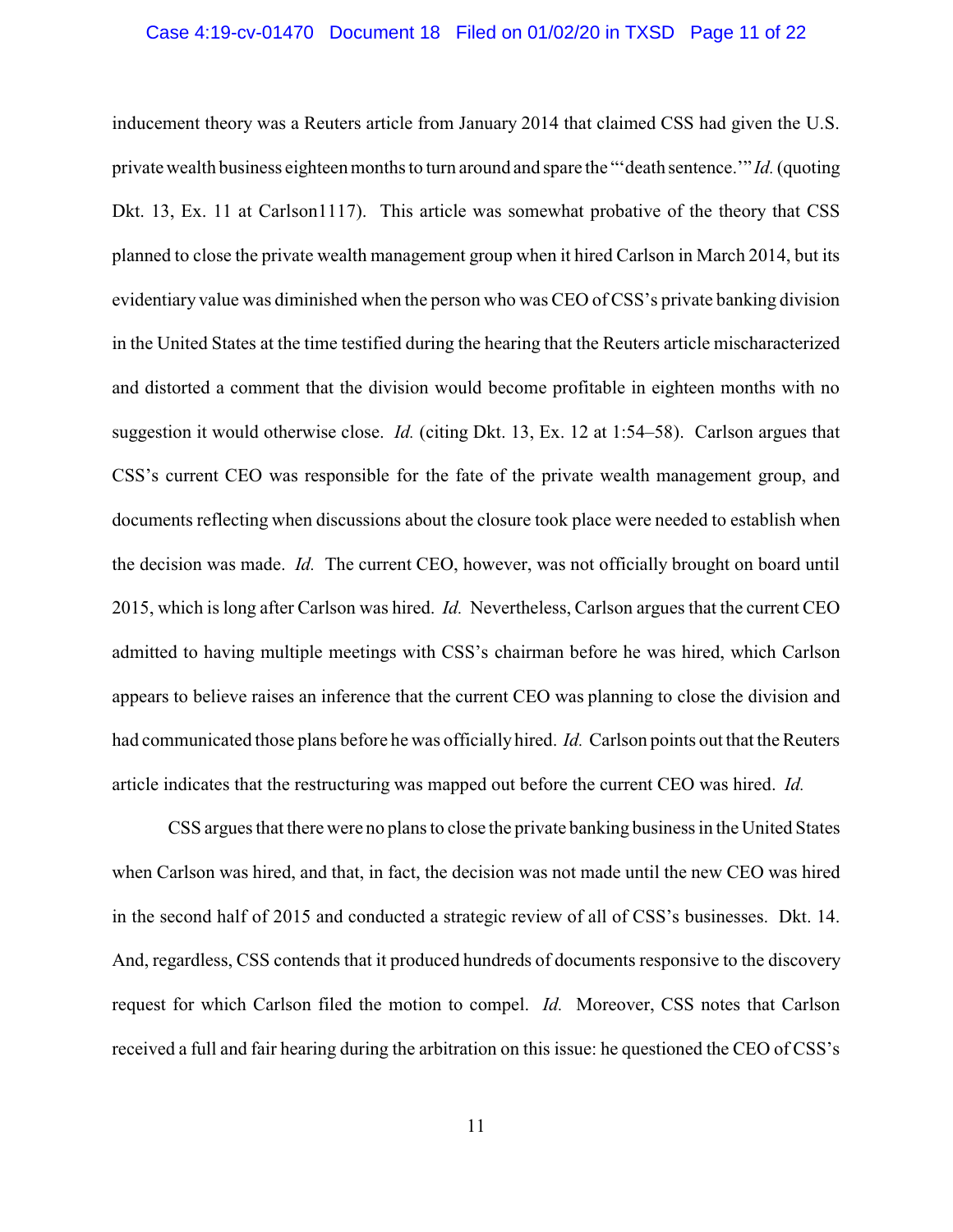#### Case 4:19-cv-01470 Document 18 Filed on 01/02/20 in TXSD Page 12 of 22

private banking business in the United States at the time of the publication of the Reuters article about the article and CSS's plans. *Id.*

The court finds that the decision not to compel production did not deprive Carlson of a fair hearing. It was within the panel's discretion to determine whether compelling production was necessary, and it was definitely within its discretion to determine whether the production provided by CSS was sufficient. Moreover, Carlson had an opportunity to question the CEO who was in charge at the time, who indicated that the article was erroneous. It was certainly within the panel's discretion to decide the testimony was credible. Carlson was not deprived of a fair hearing due to the denial of the motion to compel. The motion to vacate on this ground is DENIED.

#### **2. Limited Expert Testimony**

Carlson next argues that Tagtmeier "placed handcuffs" onCarlson's experts,whowould have testified that there was no bona fide loan and that Carlson therefore did not owe CSS anything. Dkt. 13. He contends that he offered Professor Kevin Yamamoto to explain how the promissory note and corresponding monthly bonus provision established that no bona fide loan existed. *Id.* However, CSS's counsel took the expert on voir dire at the hearing and, according to Carlson, commenced to "mischaracterize the anticipated testimony as *solely* limited to the tax treatment of this compensation scheme." *Id.* (citing Dkt. 13, Ex. 12 (MP3 file recordings) at 1:23–34). Carlson complains that Tagtmeier stated that CSS's objections to the expert were overruled, but then he strictly limited the testimony to how the compensation would be treated for taxable purposes. *Id.* (citing Dkt. 13, Ex. 12 at 1:50–51). Tagtmeier limited Carlson's other expert, Lance Stodghill, in the same way—overrulingCSS's objections but limiting the testimonyto taxable income. *Id.*(citing Dkt. 13, Ex. 12 at 2:47–48). Carlson relies on *Gulf Coast Industries Works Union v. Exxon Co., USA*, 70 F.3d 847, 850 (5th Cir. 1995), to support his argument that the fact that Tagtmeier overruled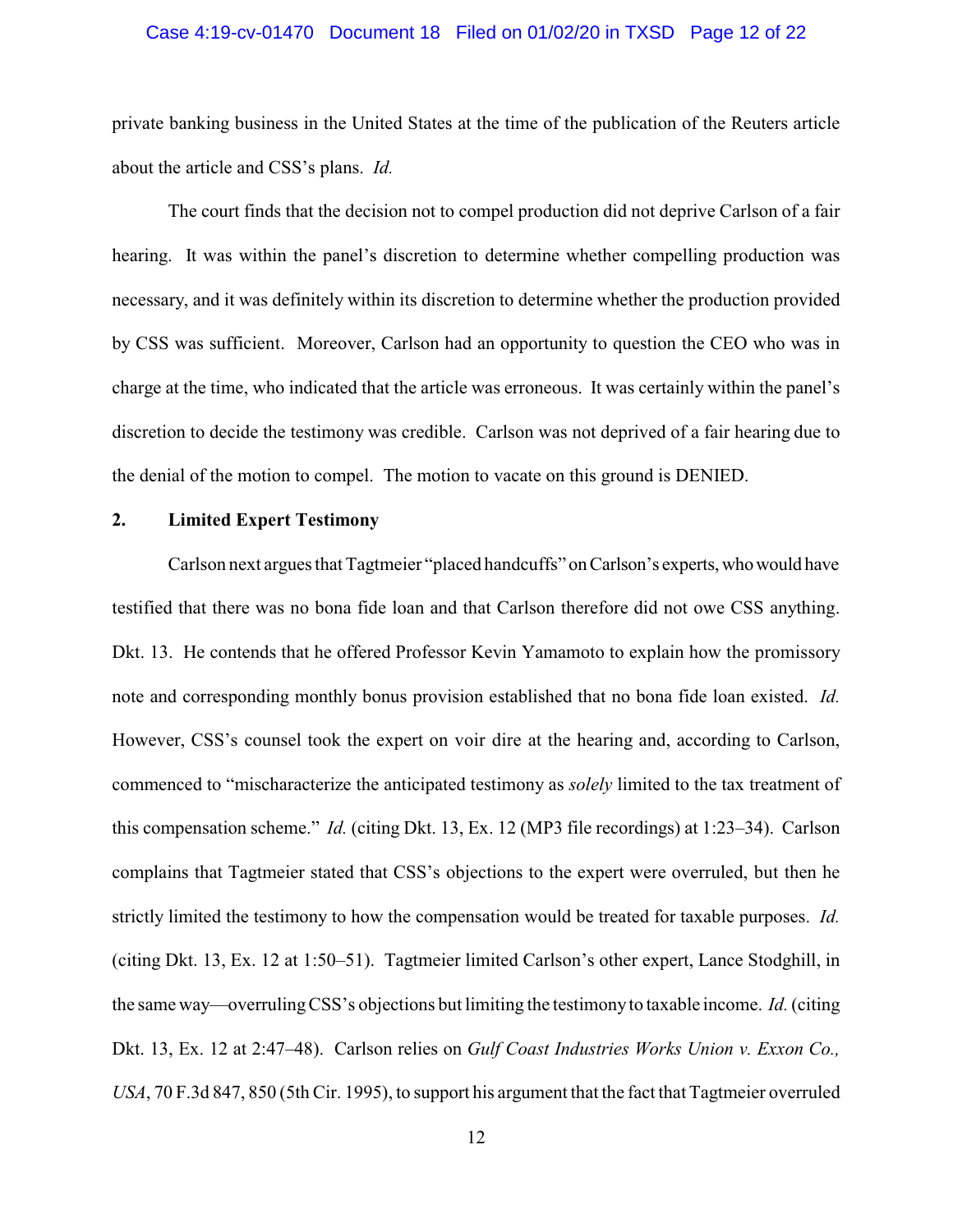#### Case 4:19-cv-01470 Document 18 Filed on 01/02/20 in TXSD Page 13 of 22

CSS's objections but then improperly limited consideration of the testimony to tax purposes and ultimately ignored it with the award is reason to vacate the award.

CSS points out that the promissory note specifically states that if Carlson ceased to be a CSS employee, for any reason, the principal amount and interest would be immediately due and payable.<sup>4</sup> *Id.* (citing Dkt. 13, Ex. 14 at CS 000211–213 (the promissory note)). CSS notes that Carlson argued that the promissory note was not a bona fide loan because the Internal Revenue Service was likely to conclude that the money paid to Carlson in 2014 was taxable income. *Id.* Yamamoto was offered to testify about the following:

> I would like to offer you as an expert on the subject of treatments of transactions for tax purposes whether a loan is properly characterized as a loan or some other form of income, how that plays into the IRS code or the out pool [sic], IRS provisions, IRS, you know, tax court decisions, if any that are applicable, and with respect to the Tax Advisor Memorandum, and the interplay and mechanics between the employment agreement at issue in this case with Mr. Carlson and how that operates, together with the purported promissory note and the characteristics of those two documents when they are run together as opposed to just, you know, separately.

Dkt. 14-10 (Ex. I) at 734–35. Stodghill was offered to testify about the following:

I would like to offer Mr. Stodghill as an expert to testify about applicable provisions of the Internal Revenue Code and IRS procedure, about the IRS's evaluation of compensation arrangements, and in particular out of the type of arrangement structured through the operation of this promissory note and employment agreement, the IRS's probably [sic.] treatment based on his experience and knowledge, of this – what we believe to be income in year 2014, IRS potential penalties and consequences, in the event that this income is examined by the IRS, whether through audit or through the amendment of Mr. Carlson's taxes, as well as the procedures and

<sup>4</sup> The Promissory Note states that Carlson "agrees to pay to the order of [CSS] . . . the principal amount," which would be made on the last day of the first payroll period of each month for 108 months. Dkt. 13, Ex. 14 at CS 000211. It further states that if Carlson "cease[d], for any reason, to be an employee of [CSS] or one of its affiliates, the principal amount then outstanding and accrued but unpaid interest thereon shall become immediately due and payable." *Id.*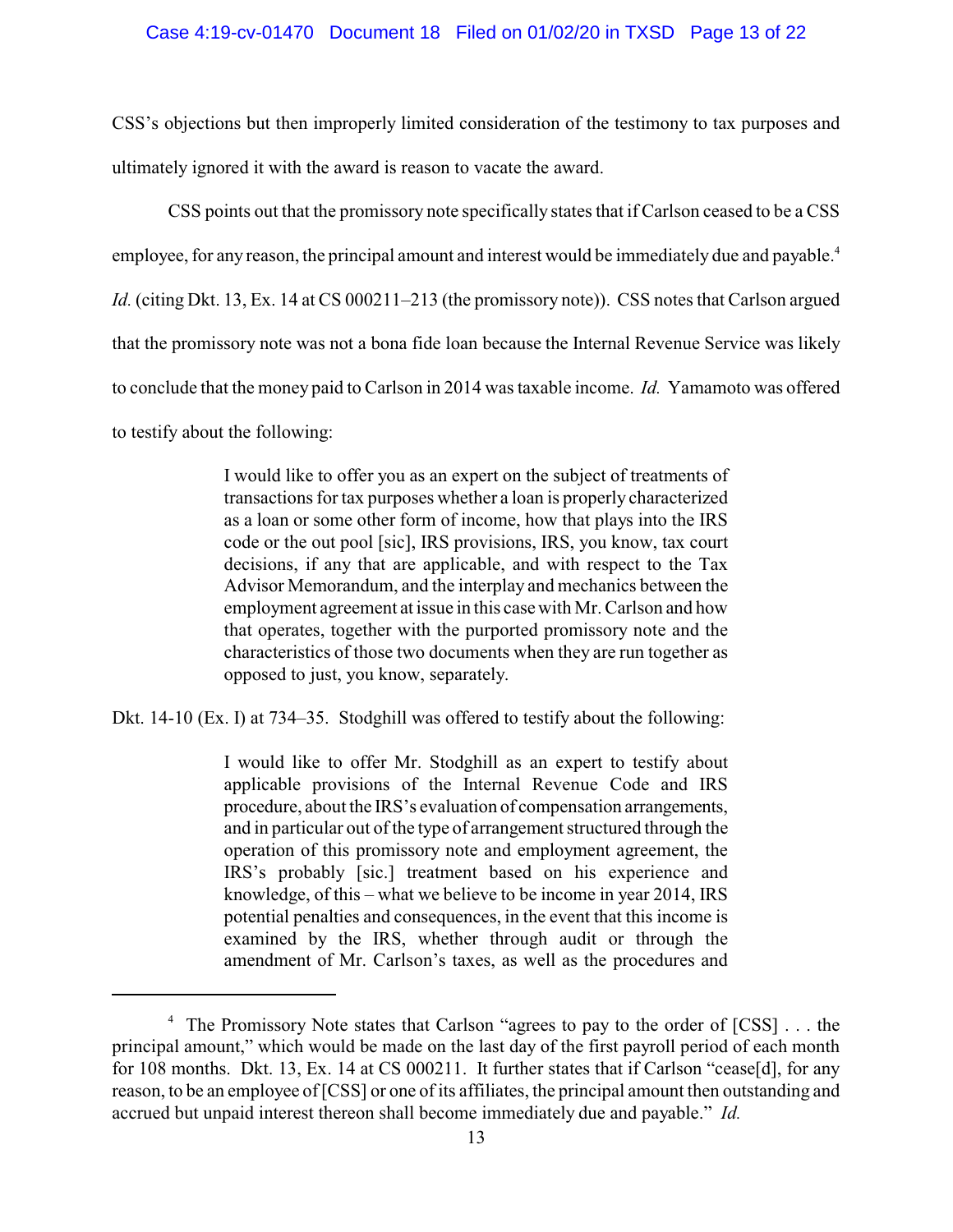potential costs and steps necessary, in the event that this ends up in tax court, what that might involve and the cost thereof.

Dkt. 14-10 (Ex. I) at 796–97. CSS contends that it was reasonable for the panel to limit the expert testimony to tax as they were experts in tax, not securities industry compensation arrangements. Dkt. 14. It relies on *Owen v. Kerr-McGee Corp.*, 698 F.2d 236, 240 (5th Cir. 1983) and Federal Rule of Evidence 702. *Id.*

The court has reviewed the transcript of the voir dire and testimony of these experts. Yamamoto is a professor at the South Texas College of Law Houston and has been there for twentythree years. Dkt. 14-10 at 731. Yamamoto has written books on estate and gift taxation and federal tax research and has written five editions of a black letter outline about income taxation. *Id.* at 732. Yamamoto testified that he has never worked in the securities industry, has never been qualified as an expert on financial industry compensation practices or industry practices in the security industry, never been a contracts law professor and is not an expert in contract law, and is not an expert on the enforceability of notes. *Id.* at 736–41. Yamamoto specifically said he was not going to offer an opinion on the enforceability of the note and that the full extent of his opinion was when the funds received were "income." *Id.* at 741–42. CSS objected to Yamamoto testifying about even the tax treatment of the funds since the tax consequences were not determinative of whether it was a loan. *Id.* at 742–43. After going off the record, the arbitrators returned and said that the objection was overruled. However, after Yamamoto started testifying, Carlson's counsel asked if there are situations in which a transaction may look like a bona fide loan but not be properly treated as such, and CSS's counsel objected because Yamamoto was supposed to be opining about tax, not whether a loan is a loan. *Id.* at 749. Tagtmeier pointed out that the question is not what Yamamoto said he was going to testify about and made Carlson's counsel move on. *Id.* Later Tagtmeier clarified with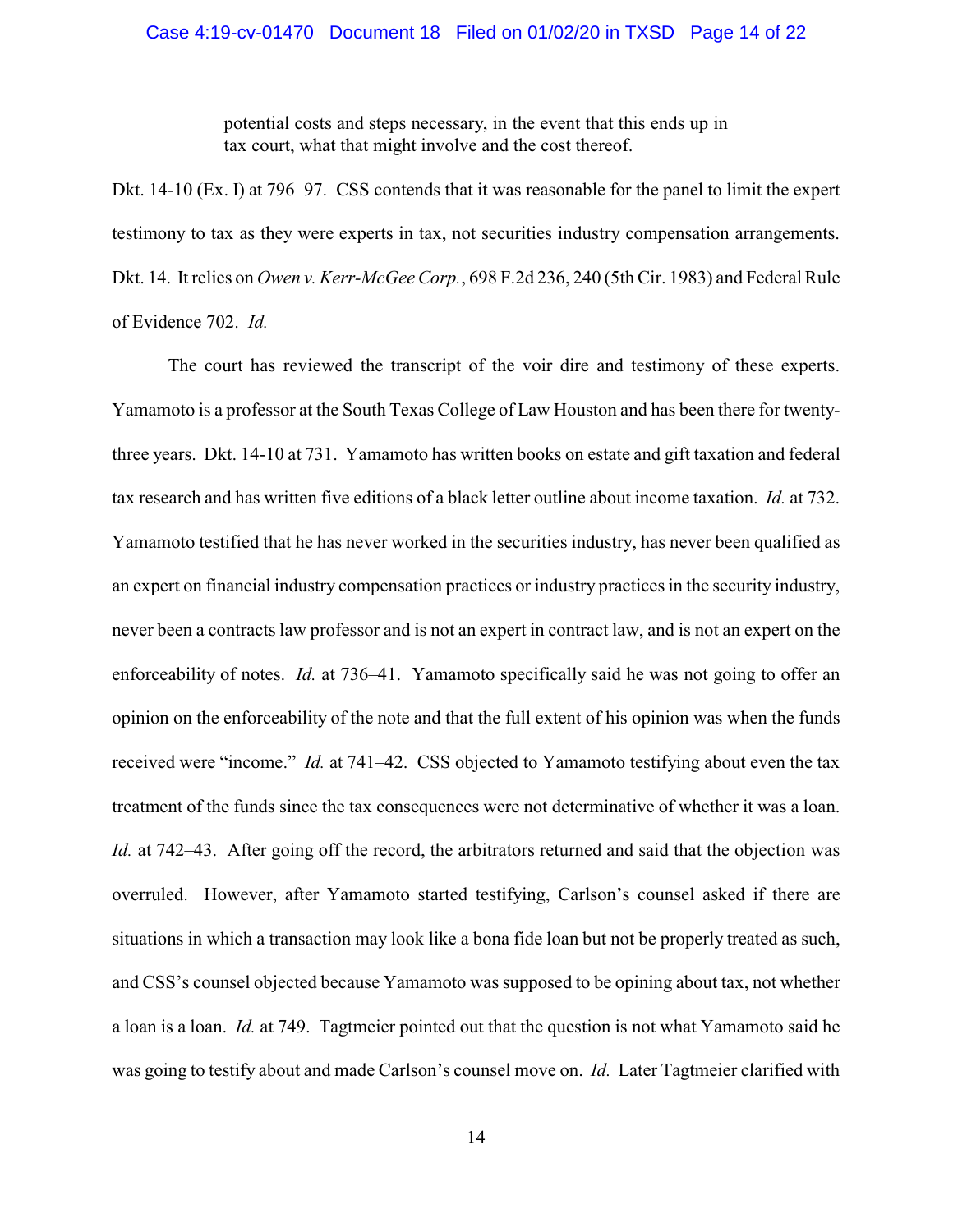#### Case 4:19-cv-01470 Document 18 Filed on 01/02/20 in TXSD Page 15 of 22

the witness that all of his answers were "from a taxable standpoint" to which the witness responded affirmatively. *Id.* at 750.

Similarly, Stodghill testified that he "was brought in to testify about questions about the IRS procedural aspects of what could happen in this case." *Id.* at 795. Stodghill is an attorney whose practice consists primarily of representing taxpayers in matters involving the IRS. *Id.* Stodghill also teaches a class on federal tax procedures at the South Texas College of Law Houston. *Id.* Stodghill previously worked as an attorney for the IRS for many years. *Id.* Stodghill has never worked in the securities industry and has never been qualified to be an expert before. *Id.* at 798. CSS objected to Stodghill testifying about evaluation of compensation agreements since he had no industry experience and to his testimony about the IRS probable treatment because it would be duplicative of Yamamoto's testimony. *Id.* at 802–03. CSS also objected to Stodghill testifying about penalties or consequences for not declaring the payment he received from the promissory note as income and the cost in tax court because these issues were not relevant. *Id.* at 803. The panel, after another brief recess, overruled the objection but specifically noted that, like with Yamamoto, the testimony must "be based solely upon taxable income and not on anything else . . . ." *Id.* at 806–07.

While an arbitration panel is not generally bound by all the strictures of the Federal Rules of Evidence, it is worth discussing Rule 702, which is also cited by CSS. Under Rule 702, a proposed expert must be "qualified as an expert by knowledge, skill, experience, training, or education." Fed. R. of Evid. 702. Federal trial courts act as gatekeepers for expert testimony, and while experts do not have to be highly qualified to testify, courts need not admit testimony that is based purely on the *ipse dixit* of the expert. *Daubert v. Merrell Dow Pharms.*, 509 U.S. 579, 592–93, 113 S. Ct. 2786 (1993); *Gen. Elec. Co. v. Joinder*, 522 U.S. 136, 146, 118 S. Ct. 512 (1997); *Huss v. Gayden*, 571 F.3d 442, 452 (5th Cir. 2009). Here, both of these experts clearly were experts in tax, not the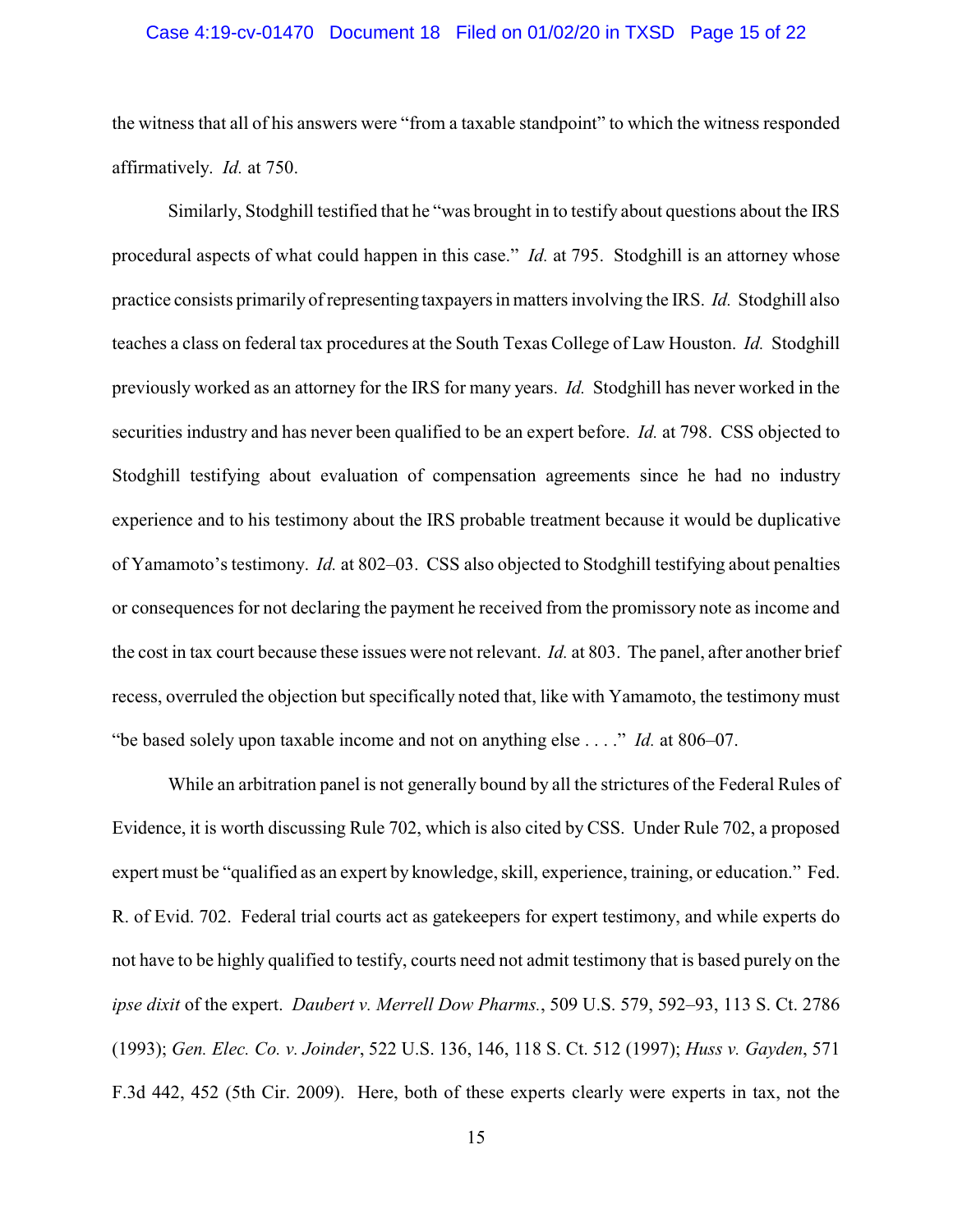#### Case 4:19-cv-01470 Document 18 Filed on 01/02/20 in TXSD Page 16 of 22

securities industry. Yamamoto even testified that he was only planning to testify about whether the funds were "income." Under these facts, it would not be surprising if a judge acting as a gatekeeper and enforcing the Federal Rules of Evidence were to limit the expert testimony to tax treatment.

The court will, nevertheless, consider the caselaw cited by the parties. In *Gulf Coast Industries*, during the hearing, Exxon attempted to prove up a report as a business record, but the arbitrator informed Exxon that it did not have to be proved up because it was already in evidence. 70 F.3d at 849. However, when the arbitrator issued the ruling, the arbitrator found that the report was hearsay that "did not even have the status of a business record." *Id.* (summarizing the ruling). The district court vacated the award, finding that the arbitrator had "lulled Exxon into believing" that the report was admitted and then refused to consider it. *Id.* at 849–50 (summarizing the district court's ruling). The Fifth Circuit affirmed, noting that not only did the arbitrator refuse to hear material evidence, "he prevented Exxon from presenting additional evidence by misleading it into believing [the report] had been admitted as a business record." *Id.* The Fifth Circuit held that "such conduct falls squarely within the scope of Section 10, and is grounds for vacatur." *Id.*

Here, Carlson attempts to draw parallels with *Gulf Coast* by arguing that Tagtmeier essentially lulled his counsel into believing the testimony of Carlson's experts would be allowed and then proceeded to limit the testimony. This case, however, is not on point at all. Carlson's counsel knew during the hearing that the arbitrator was limiting the scope of the testimony of his experts; the arbitrator did not come back later after it was too late for counsel to do anything about it and change the rules. While the court understands that, at least with Yamamoto, Carlson's counsel may have initially believed his expert was going to be able to testify beyond tax treatment since CSS's objection to the expert was overruled, it quickly became apparent that the arbitrator was limiting the testimony to tax treatment.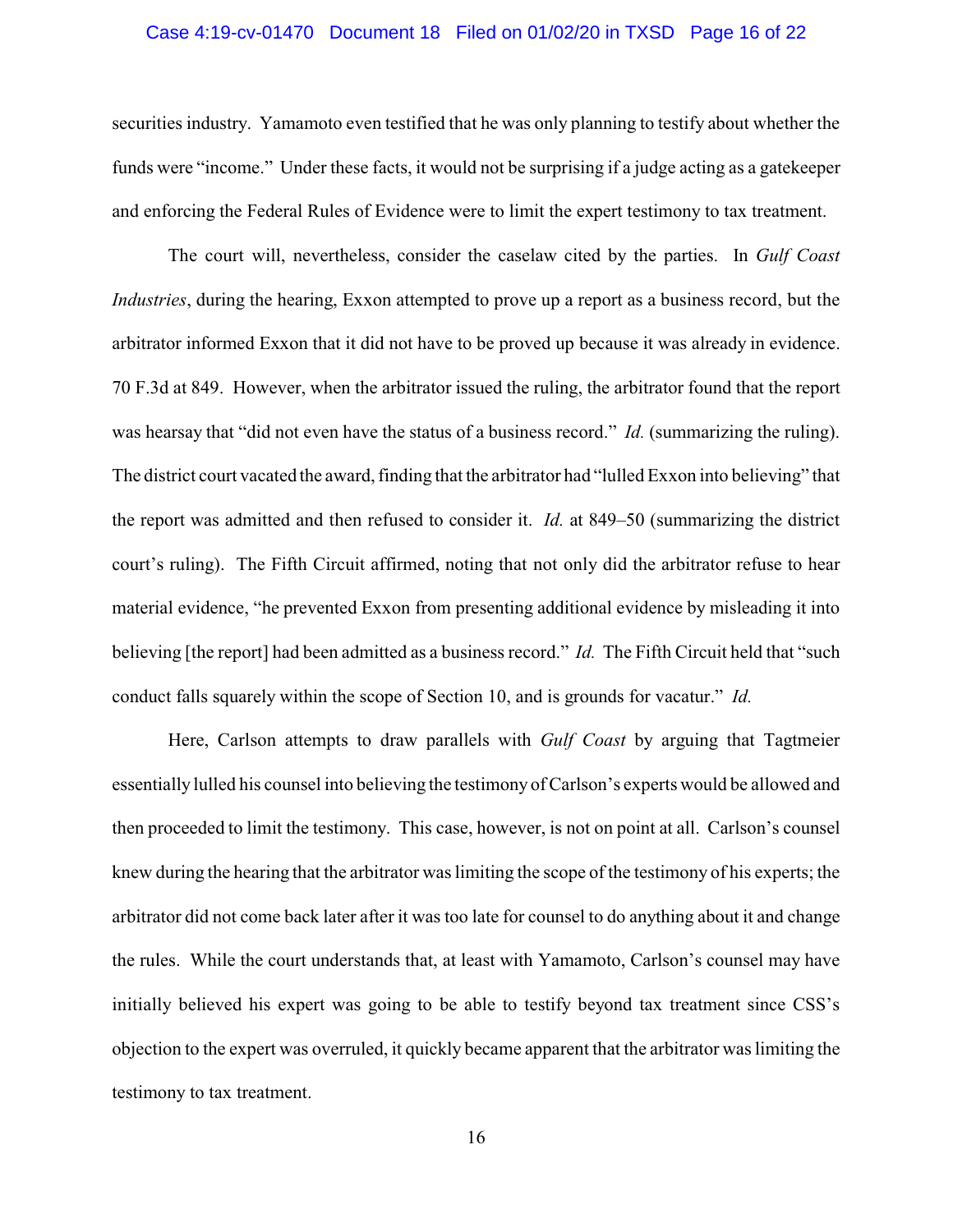#### Case 4:19-cv-01470 Document 18 Filed on 01/02/20 in TXSD Page 17 of 22

CSS cites *Owen v. Kerr-McGee Corp.* for the proposition that the arbitration panel appropriately allowed the experts to testify within their areas of expertise but did not allow them to testify about the ultimate legal issue before the panel—whether the promissory note was an enforceable loan that needed repaid. Dkt. 14. In *Owen*, the Fifth Circuit instructed that "questions which would merely allow the witness to tell the jury what result to reach are not permitted." 698 F.2d at 240. It pointed out that "allowing an expert to give his [or her] opinion on the legal conclusions to be drawn from the evidence both invades the court's province and is irrelevant." *Id.* This case is on point to the extent that the panel excluded legal opinions about whether the promissory note was an enforceable loan.

The court finds that the panel's refusal to allow the two experts' testimony to go beyond the bounds of the tax treatment of the funds Carlson received from the promissory note did not deprive Carlson of a fair hearing. These two experts had expertise in tax, not the securities industry. The motion to vacate based on this argument is DENIED.

# **3. Refusal to Allow Human Resources Testimony About a Document**

Carlson's final argument is that Tagtmeier refused to permit him to introduce evidence to support his claim that CSS violated FINRA Rule 2010.<sup>5</sup> Dkt. 13. Carlson sought to question CSS's HRVP about the DOJ Publication, which Carlson asserts was a publication specifically for human resources professionals. *Id.* According to Carlson, the publication indicates that sharing compensation information between competitors is contraryto the Sherman Antitrust Act and FINRA

<sup>&</sup>lt;sup>5</sup> FINRA Rule 2010 "requires members, in the conduct of their business, to observe high standards of commercial honor and just and equitable principles of trade. Rule 2010 protects investors and the securities industry from dishonest practices that are unfair to investors or hinder the functioning of a free and open market, even though those practices may not be illegal or violate a specific rule or regulation. Dkt. 13-16 (Financial Industry Regulatory Authority, Regulatory Notice 08-57 (Oct. 2008, effective Dec. 15, 2008)).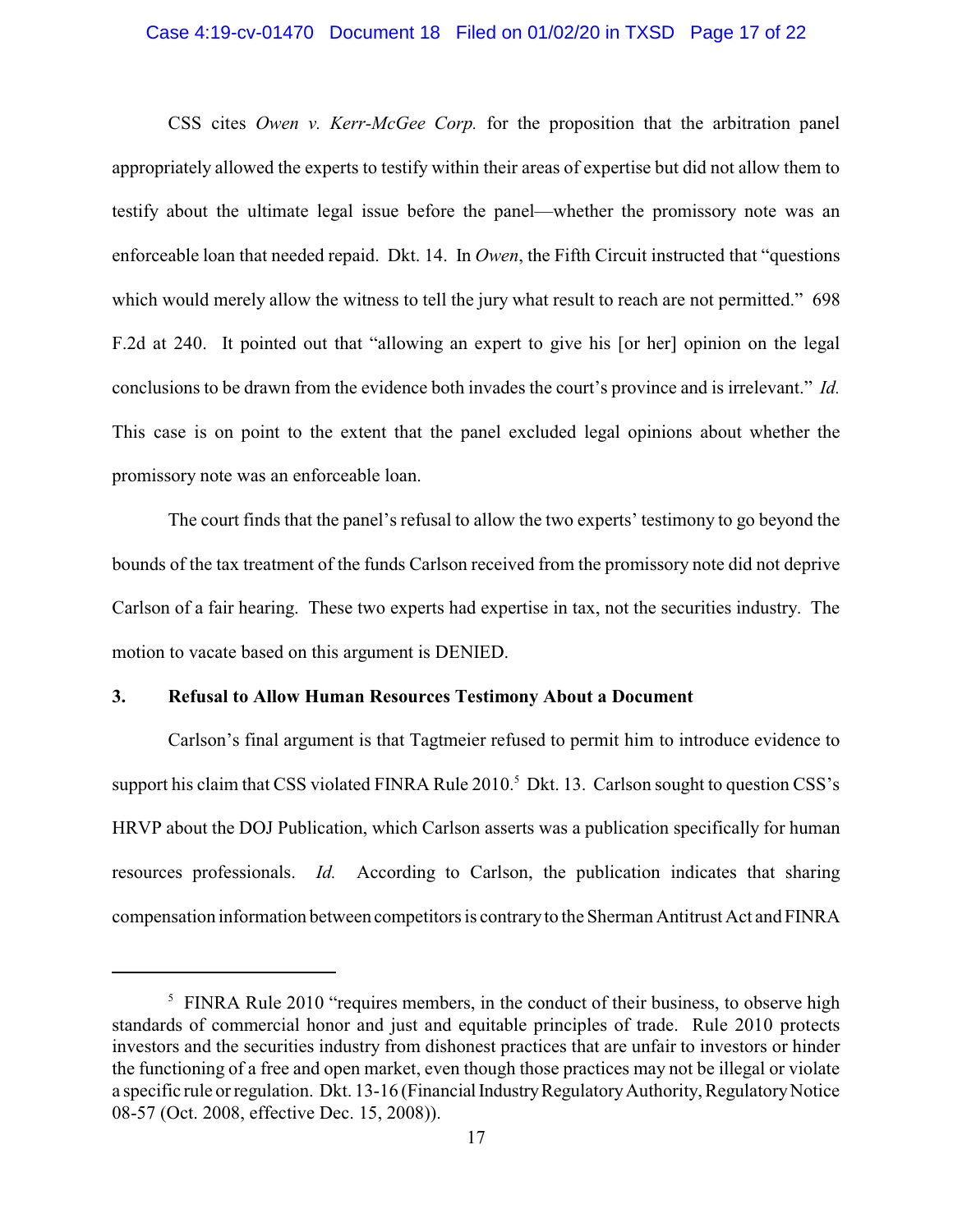#### Case 4:19-cv-01470 Document 18 Filed on 01/02/20 in TXSD Page 18 of 22

Rule 2010. *Id.* Carlson wanted to prove that CSS shared compensation information for approximately 300 of its brokers with Wells Fargo, giving Wells Fargo an undue advantage that depressed the market for Carlson's services. *Id.* Carlson contends that he was offered a less competitive compensation package from Wells Fargo as a result. *Id.* Carlson argues that he was unable to fully develop this argument through testimony during the arbitration hearing because the panel limited his ability to question the HRVP. *Id.* Carlson also contends that Tagtmeier refused to compel discovery of information about the compensation of similarly situated CSS employees who transitioned to Wells Fargo, which he contends further prejudiced him by cutting off the only other reasonable means of proving this theory. *Id.* Carlson believes that Wells Fargo obtained an anticompetitive advantage through its deal with CSS, which he contends violated the Sherman Antitrust Act, resulting in Carlson receiving a significantly lower sign-on bonus than he believes he should have received. *Id.* Carlson asserts that this is not a speculative argument, as the former CEO who testified at the hearing agreed that Wells Fargo's agreement with CSS placed it in a better position than its competitors to recruit CSS's financial advisors. *Id.* Carlson contends, however, that the "glue" he needed for this argument was the testimony of the HRVP showing that the arrangement was illegal under the Sherman Antitrust Act and a violation of FINRA Rule 2010. *Id.*

According the Carlson, CSS did not object to the DOJ Publication as evidence during the hearing but did object to the HRVP discussing it and further asserted that an exception applied to the CSS/Wells Fargo situation. *Id.* Tagtmeier sustained the objection to questioning the HRVP about the document, and Carlson contends that he needed to question the HRVP about the document to show that the carve outs for mergers asserted byCSS were not applicable. *Id.* Carlson complains that he could possibly have used compensation data instead to show that CSS illegally shared with Wells Fargo, but Tagtmeier denied his request to compel that discovery. *Id.*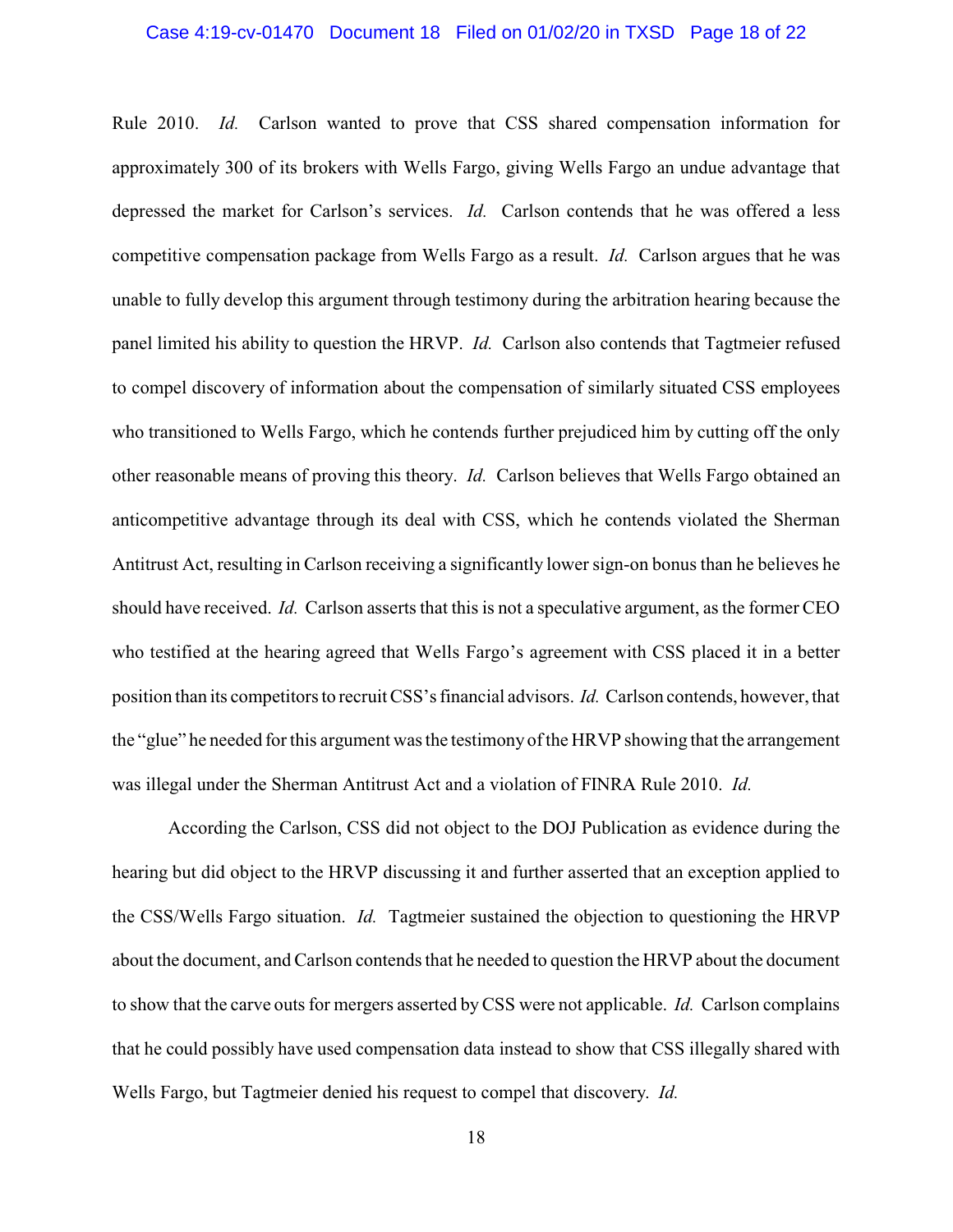#### Case 4:19-cv-01470 Document 18 Filed on 01/02/20 in TXSD Page 19 of 22

CSS contends that it was not misconduct for the panel to disallow questioning about the DOJ Publication as Carlson did not even plead an affirmative claim for a violation of FINRA Rule 2010. Dkt. 14. Instead, he made the argument about the alleged violation of the Sherman Antitrust Act which constituted a violation of FINRA Rule 2010 in his opening and closing statements at the hearing. *Id.* The DOJ Publication had not been produced during discovery, which is required under FINRA rules, but CSS did not object to the document itself, only to the questioning of the HRVP about it. *Id.* When Tagtmeier ruled on the objection, he stated that the panel members would read the DOJ Publication and decide what weight to give it, but he did not allow Carlson's counsel to question the HRVP about it. *Id.*

The court has reviewed excerpts of the testimony of the HRVP. It is clear that Carlson's counsel was able to question the HRVP about whether she learned about the risks of sharing compensation information among competitors as a possible violation of antitrust law, and she answered in the affirmative. Dkt. 14-11 at 1192. There were specific objections made when counsel tried to question her about legal issues because the HRVP is not a lawyer. *See id.* at 1192–98. Carlson was, however, able to ask the HRVP if Wells Fargo was given a "leg up on the competition" when it was announced that CSS was leaving the US market, and the HRVP testified that there was an exclusive recruiting agreement with Wells Fargo so as to offer a smooth transition. *Id.* at 1199. Thus, Carlson was not, as he contends, cut off from the only reasonable means of proving his theory. The arbitrators agreed to look at the document, Carlson's counsel was able to make his arguments, and he was able to question the HRVP about alleged anticompetitive activity.

CSS argues that the decision not to let Carlson question the HRVP about the DOJ Publication was reasonable because (1) the document is merely a statement of policy from the DOJ; (2) it was not produced during discovery; (3) the HRVP was not familiar with the document; (4) it was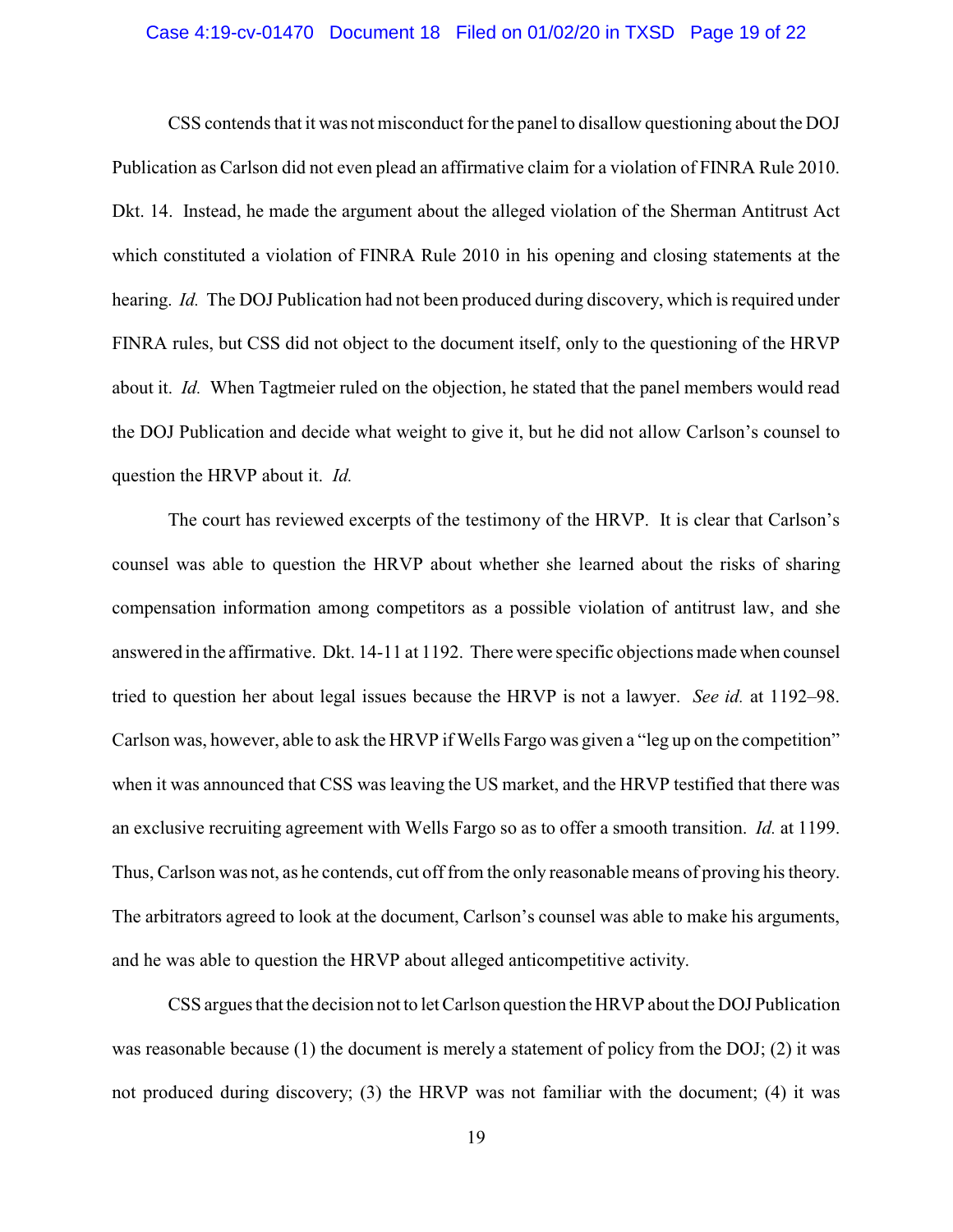#### Case 4:19-cv-01470 Document 18 Filed on 01/02/20 in TXSD Page 20 of 22

admitted into evidence; (5) Carlson was only planning to read parts of the document and ask the HRVP if she agreed; (6) the HR Publication was published in October 2016, which was a year after the events in 2015 that were subject to the arbitration; and (7) even if it were published earlier, Carlson's arguments regarding the document were invalid because the arrangement CSS had with Wells Fargowas a collaboration between the two companies and appropriate precautions were taken, which is an exception in the document. *Id.* Carlson argues in response to these contentions that CSS was permitted to argue it had satisfied a safe harbor but he was not allowed to confront the HRVP with the DOJ's own guidelines, which resulted in an improper impediment to his case. Dkt. 15.

The court disagrees with Carlson's argument that Tagtmeier impeded the development of his case by not allowing him to question the HRVP about the document and not compelling discovery of the compensation data. In his closing arguments, Carlson's counsel noted that he did not plead the Sherman Antitrust Act but went on to assert that CSS gave Wells Fargo their entire book and that while the agreements may not be illegal, they may be subject to civil liabilities if they have an anticompetitive effect. Dkt. 14-15 (excerpts from closing) at 1349–50. Carlson made his arguments and the document was admitted into evidence for the arbitration panel to consider if it deemed it relevant. Of course, as CSS points out, it may not have even deemed it relevant since it was issued after the events at issue in this case.

The court finds that failing to allow Carlson to question the HRVP about this document that she was not even familiar with and had not been disclosed prior to the hearing is not an instance of the arbitrator or the panel depriving Carlson of a fair hearing. Thus, Carlson's motion to vacate based on that ruling and the failure to allow additional discovery into this unpled theory is DENIED.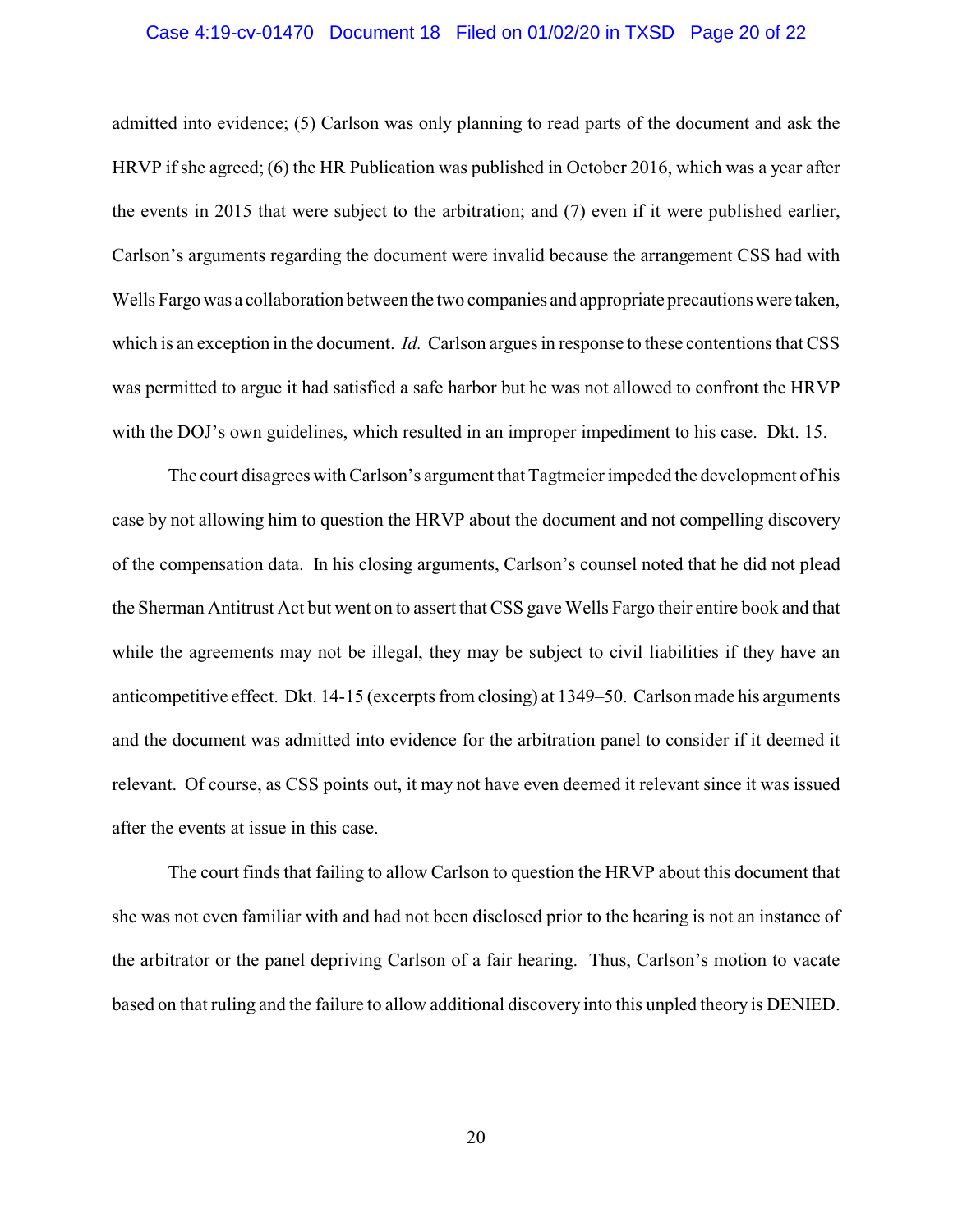# **C. Petition to Confirm**

Having denied all the grounds for vacatur, the court now turns to CSS's petition to confirm. *See* Dkt. 1. CSS seeks a judgment that confirms the award, awards CSS costs incurred in connection with the proceedings to confirm the award, and awards pre-judgment and post-judgment interest. *Id.* A motion to confirm an arbitration award is a summary proceeding. *Yusuf Ahmed Alghanim & Sons, W.L.L. v. Toys "R" Us, Inc.*, 126 F.3d 15, 23 (2d Cir. 1997). A district court's review of an arbitration award is "exceedingly deferential." *Brabham v. A.G. Edwards & Sons, Inc.*, 376 F.3d 377, 380 (5th Cir. 2004). "If an [arbitration] award is rationally inferable from the facts before the arbitrator, the award must be affirmed." *Kergosien v. Ocean Energy, Inc.*, 390 F.3d 346, 353 (5th Cir. 2009).

Under 9 U.S.C. § 9, "at any time within one year after the award is made any party to the arbitration may apply to the court . . . for an order confirming the award, and thereupon the court must grant such an order unless the award is vacated, modified, or corrected as prescribed in sections 10 and 11 of this title." 9 U.S.C. § 9. Thus, if a party seeks confirmation of an arbitration award within one year of the award, the court must confirm the award unless notice of a motion to vacate, modify, or correct is served on the adverse party within three months of the granting of the award. 9 U.S.C. § 12.

CSS timely filed its petition to confirm the award, and Carlson has provided no valid ground for vacatur. Accordingly, the award is CONFIRMED pursuant to 9 U.S.C. § 9.

CSS has requested post-judgment interest pursuant to 28 U.S.C. § 1961 as well as costs. Dkt. 1. Costs may be awarded pursuant to 28 U.S.C. § 1920. The motion for costs is GRANTED. CSS shall file a bill of costs within fourteen days of judgment as required under the Southern District